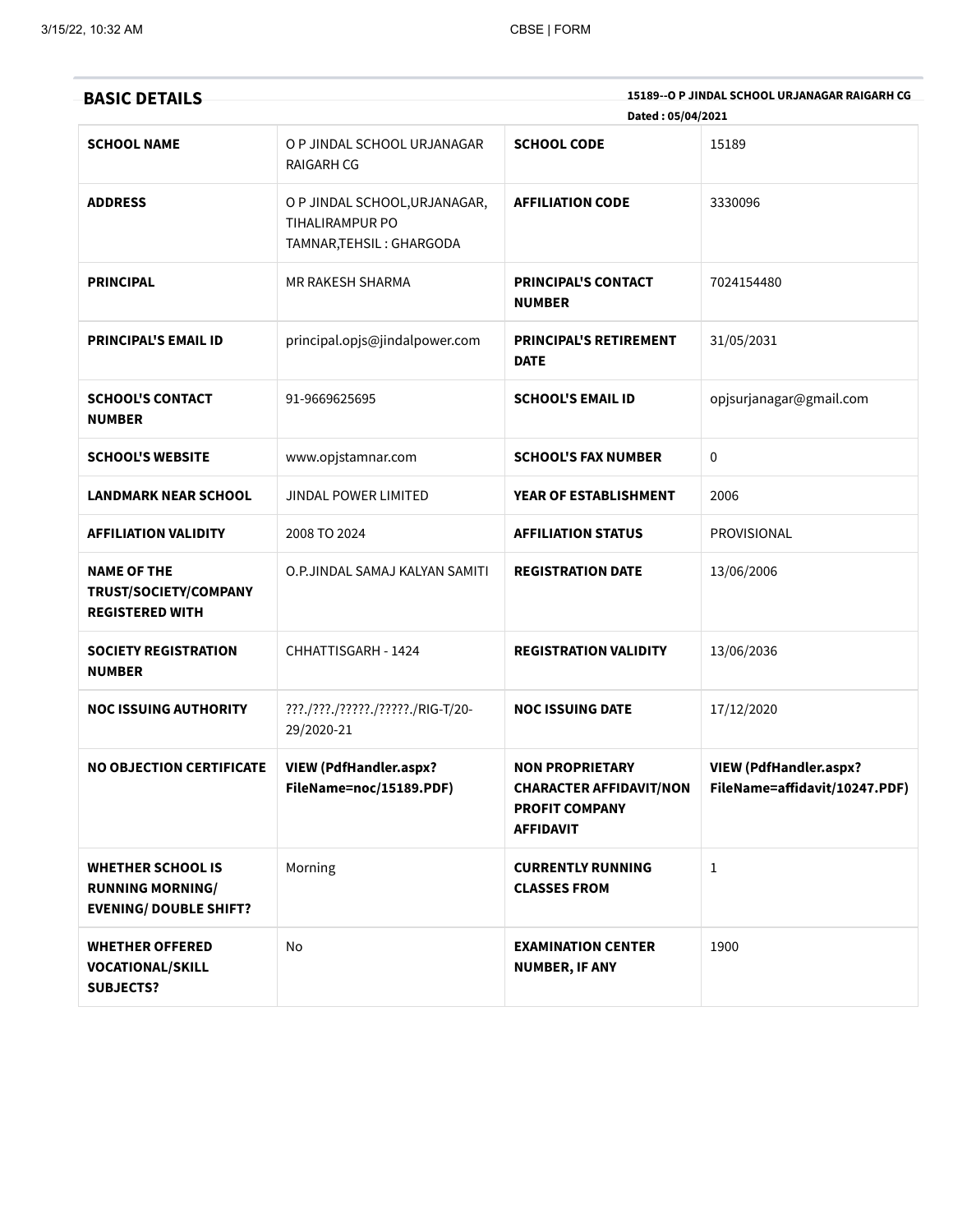| <b>FACULTY DETAILS</b>                                                                                                                                                                                                        | Dated: 24/09/2021 | 15189--O P JINDAL SCHOOL URJANAGAR RAIGARH CG                                                |              |
|-------------------------------------------------------------------------------------------------------------------------------------------------------------------------------------------------------------------------------|-------------------|----------------------------------------------------------------------------------------------|--------------|
| <b>TOTAL NUMBER OF TEACHERS (ALL CLASSES)</b>                                                                                                                                                                                 | 45                | <b>NUMBER OF PGTS</b>                                                                        | 11           |
| <b>NUMBER OF TGTs</b>                                                                                                                                                                                                         | 10                | <b>NUMBER OF PRTS</b>                                                                        | 22           |
| <b>NUMBER OF PETS</b>                                                                                                                                                                                                         | $\overline{2}$    | <b>OTHER NON-</b><br><b>TEACHING STAFF</b>                                                   | 8            |
| NUMBER OF MANDATORY TRAINING QUALIFIED TEACHERS                                                                                                                                                                               | 44                | <b>NUMBER OF</b><br><b>TRAININGS ATTENDED</b><br><b>BY FACULTY SINCE</b><br><b>LAST YEAR</b> | 06           |
| <b>WHETHER SPECIAL EDUCATOR APPOINTED?</b>                                                                                                                                                                                    | <b>YES</b>        | <b>WHETHER</b><br><b>COUNSELLOR AND</b><br><b>WELLNESS TEACHER</b><br><b>APPOINTED?</b>      | <b>YES</b>   |
| HAS MANDATORY TRAINING OF TEACHERS AS PER THE TRAINING POLICY (SECTION-16 OF<br><b>AFFILIATION BYE-LAWS)</b><br>(http://cbseaff.nic.in/cbse_aff/attachment/onlineservices/affiliation-Bye-Laws.pdf) BEEN<br><b>COMPLETED?</b> | YES.              | <b>NUMBER OF NTTs</b>                                                                        | $\mathbf{0}$ |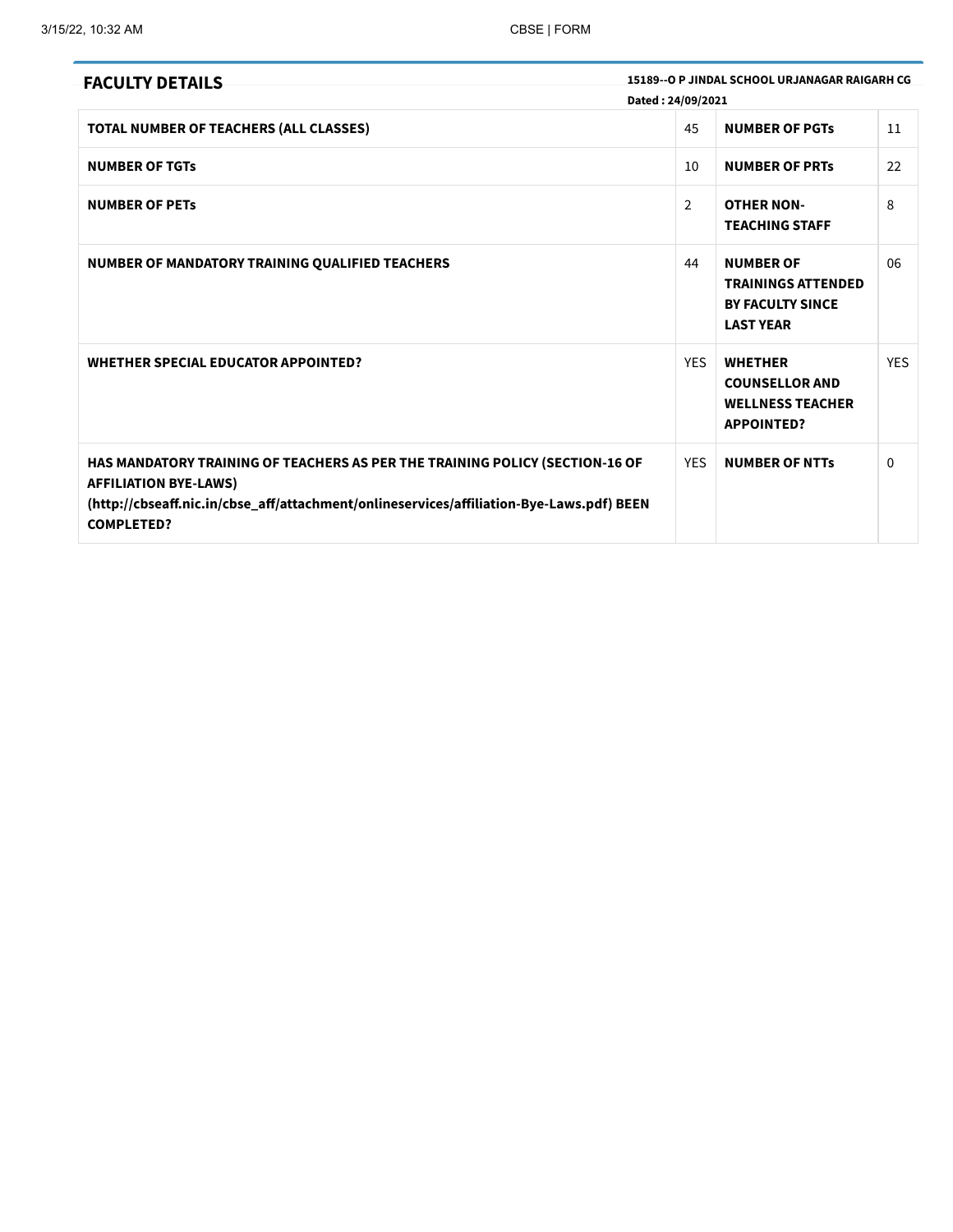| <b>STUDENT DETAILS</b><br>Dated: 24/09/2021 |                          |                               | 15189--O P JINDAL SCHOOL URJANAGAR RAIGARH CG |
|---------------------------------------------|--------------------------|-------------------------------|-----------------------------------------------|
| <b>CLASS</b>                                | TOTAL NUMBER OF SECTIONS | <b>TOTAL PER CLASS INTAKE</b> | TOTAL NUMBER OF STUDENTS                      |
| $\mathbf{1}$                                | $\overline{2}$           | 90                            | 75                                            |
| $\overline{\mathbf{2}}$                     | $\overline{2}$           | 90                            | 68                                            |
| $\mathbf{3}$                                | $\overline{2}$           | 90                            | 90                                            |
| 4                                           | $\overline{2}$           | 90                            | 88                                            |
| ${\bf 5}$                                   | $\mathbf{3}$             | 135                           | 98                                            |
| 6                                           | $\overline{4}$           | 180                           | 137                                           |
| $\mathbf{7}$                                | $\overline{2}$           | 90                            | 88                                            |
| 8                                           | $\overline{2}$           | 90                            | 90                                            |
| 9                                           | $\overline{3}$           | 135                           | 97                                            |
| 10                                          | $\overline{2}$           | 90                            | 70                                            |
| 11                                          | $\overline{2}$           | 90                            | 80                                            |
| 12                                          | $\mathsf{3}$             | 135                           | 91                                            |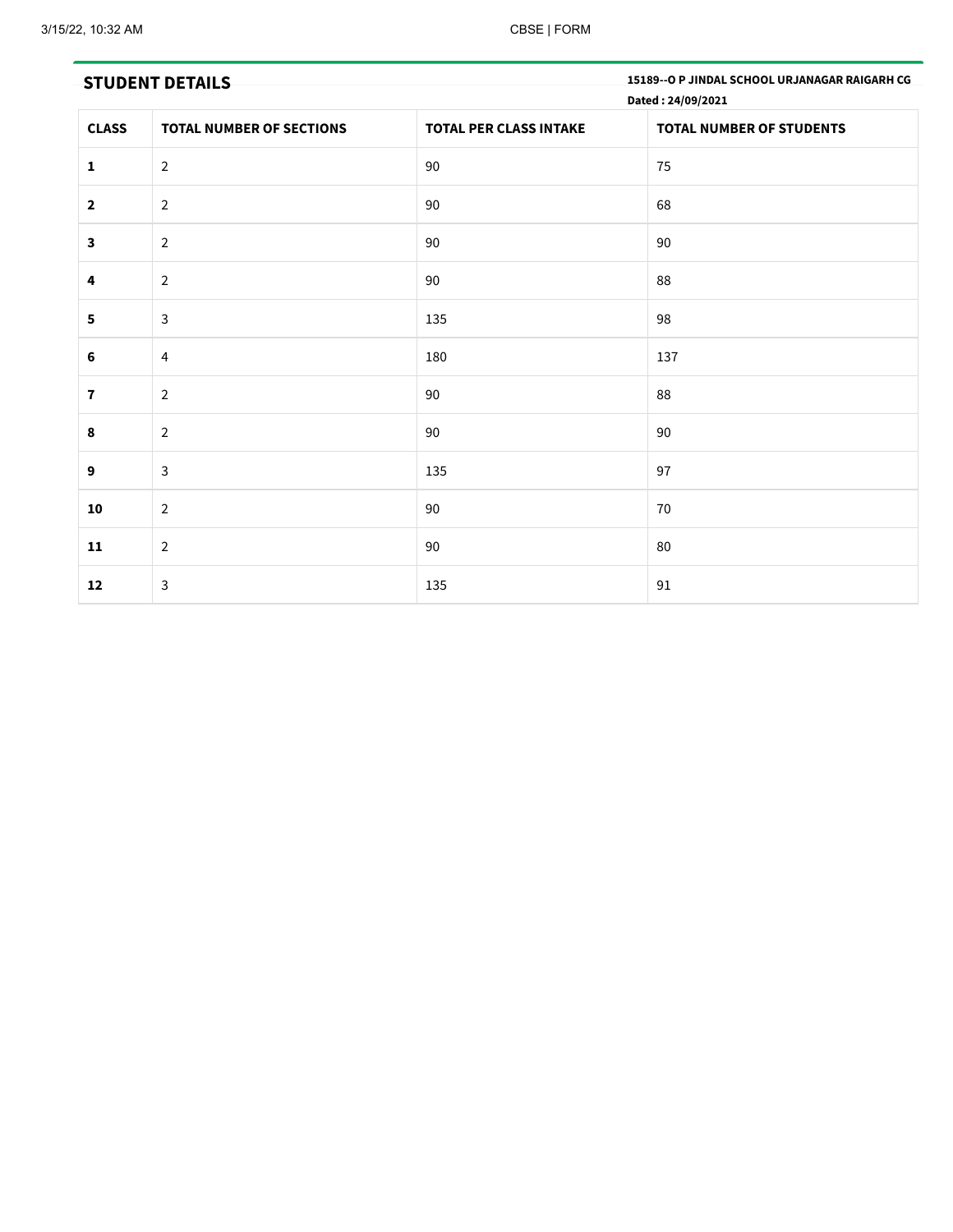| <b>ACADEMIC DETAILS</b> | 15189--O P JINDAL SCHOOL URJANAGAR RAIGARH CG |
|-------------------------|-----------------------------------------------|
|                         | Dated: 15/03/2022                             |

| <b>SUBJECTS OFFERED FOR CLASS 10</b> | <b>SUBJECTS OFFERED FOR CLASS 12</b> |
|--------------------------------------|--------------------------------------|
| 241--- MATHEMATICS BASIC             | 041---MATHEMATICS                    |
| 122---SANSKRIT                       | 042---PHYSICS                        |
| 165---COMPUTER APPLICATIONS          | 043---CHEMISTRY                      |
| 184---ENGLISH LANG & LIT.            | 044---BIOLOGY                        |
| 402--- INFORMATION TECHNOLOGY        | 048--- PHYSICAL EDUCATION            |
| 002---HINDI COURSE-A                 | 054---BUSINESS STUDIES               |
| 041---MATHEMATICS                    | 055---ACCOUNTANCY                    |
| 085---HINDI COURSE-B                 | 065---INFORMATICS PRAC. (NEW)        |
| 086---SCIENCE                        | 083---COMPUTER SCIENCE (NEW)         |
| 087---SOCIAL SCIENCE                 | 301---ENGLISH CORE                   |
|                                      | 302---HINDI CORE                     |
|                                      | 322---SANSKRIT CORE                  |
|                                      | 802--- INFORMATION TECHNOLOGY        |
|                                      | 030---ECONOMICS                      |
|                                      | 034---HIND MUSIC.VOCAL               |
|                                      | 029---GEOGRAPHY                      |
|                                      | 027---HISTORY                        |
|                                      | 028---POLITICAL SCIENCE              |
|                                      |                                      |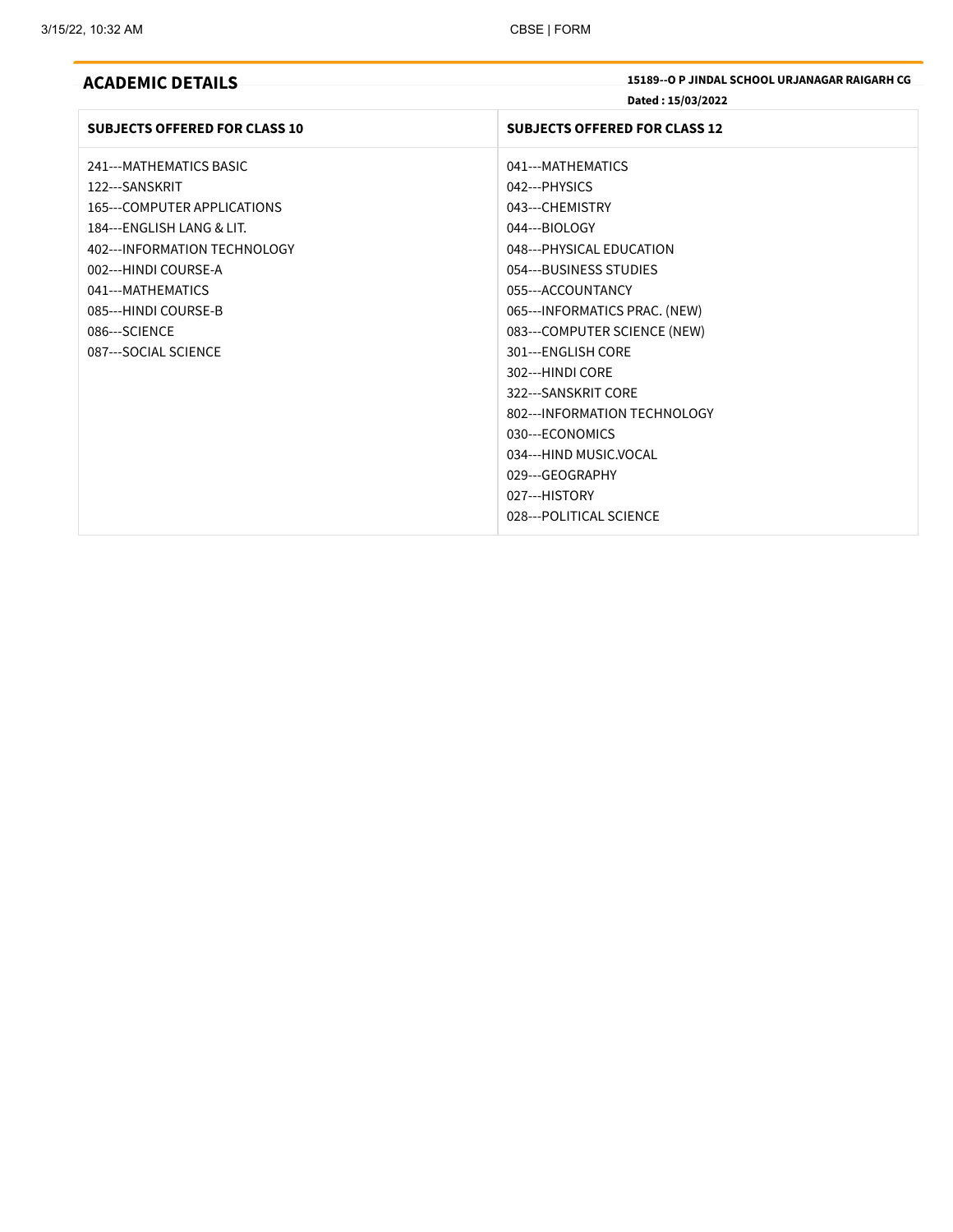| <b>INFRASTRUCTURE DETAILS</b>                           |              | Dated: 05/04/2021                                                                    | 15189--O P JINDAL SCHOOL URJANAGAR RAIGARH CG |
|---------------------------------------------------------|--------------|--------------------------------------------------------------------------------------|-----------------------------------------------|
| <b>TOTAL NUMBER OF SITES OF</b><br><b>SCHOOL</b>        | $\mathbf{1}$ | <b>TOTAL NUMBER OF</b><br><b>BUILDING BLOCKS</b>                                     | 8                                             |
| <b>TOTAL AREA OF SCHOOL IN SQUARE</b><br><b>METRES</b>  | 59492        | <b>TOTAL NUMBER OF</b><br><b>PLAYGROUNDS</b>                                         | 5                                             |
| TOTAL AREA OF PLAYGROUND IN<br><b>SQUARE METRES</b>     | 6922         | <b>TOTAL NUMBER OF</b><br><b>ROOMS</b>                                               | 71                                            |
| <b>TOTAL NUMBER OF SMALL-SIZED</b><br><b>ROOMS</b>      | 15           | <b>TOTAL NUMBER OF</b><br><b>MEDIUM-SIZED</b><br><b>ROOMS</b>                        | 6                                             |
| <b>TOTAL NUMBER OF LARGE-SIZED</b><br><b>ROOMS</b>      | 50           | <b>TOTAL NUMBER OF</b><br><b>MALE REST ROOM</b>                                      | $\mathbf{1}$                                  |
| <b>TOTAL NUMBER OF FEMALE REST</b><br><b>ROOM</b>       | $\mathbf{1}$ | <b>NUMBER OF GIRLS</b><br><b>TOILET</b>                                              | 13                                            |
| <b>NUMBER OF BOYS TOILET</b>                            | 13           | <b>NUMBER OF TOILETS</b><br><b>FOR DIFFERENTLY</b><br><b>ABLED PERSONS</b>           | 6                                             |
| <b>NUMBER OF WASHROOMS FOR</b><br><b>FEMALE STAFF</b>   | 13           | <b>NUMBER OF</b><br><b>WASHROOMS FOR</b><br><b>MALE STAFF</b>                        | 13                                            |
| <b>TOTAL NUMBER OF LIBRARIES</b>                        | $\mathbf{1}$ | <b>NUMBER OF</b><br><b>LABORATORIES</b>                                              | 8                                             |
| <b>TOTAL NUMBER OF STUDENT</b><br><b>CANTEENS</b>       | $\mathbf{1}$ | <b>TOTAL NUMBER OF</b><br><b>STAFF CANTEENS</b>                                      | $\mathbf{1}$                                  |
| <b>NUMBER OF WATER PURIFIERS/ROS</b>                    | 10           | <b>NUMBER OF</b><br><b>AUDITORIUMS</b>                                               | $\mathbf{1}$                                  |
| <b>NUMBER OF LIFTS/ELEVATORS</b>                        | 0            | <b>NUMBER OF DIGITAL</b><br><b>CLASSROOMS</b>                                        | 16                                            |
| <b>DOES THE SCHOOL HAVE HOSTEL</b><br><b>FACILITY</b>   | <b>YES</b>   | <b>DOES THE SCHOOL</b><br><b>HAVE GUARDS</b><br><b>EMPLOYED FOR</b><br><b>SAFETY</b> | <b>YES</b>                                    |
| DOES THE SCHOOL HAVE FIRE<br><b>EXTINGUISHERS</b>       | <b>YES</b>   | <b>DOES THE SCHOOL</b><br><b>HAVE SPRINKLERS</b>                                     | <b>YES</b>                                    |
| DOES THE SCHOOL HAVE CCTV<br><b>CAMERAS INSTALLED?</b>  | <b>YES</b>   | <b>IS THE SCHOOL</b><br><b>EXAMINATION</b><br><b>CENTER OF CBSE?</b>                 | <b>YES</b>                                    |
| TOTAL NUMBER OF COMPUTERS IN<br><b>ALL COMPUTER LAB</b> | 121          | <b>DOES THE SCHOOL</b><br><b>HAVE WEB SERVERS</b>                                    | <b>YES</b>                                    |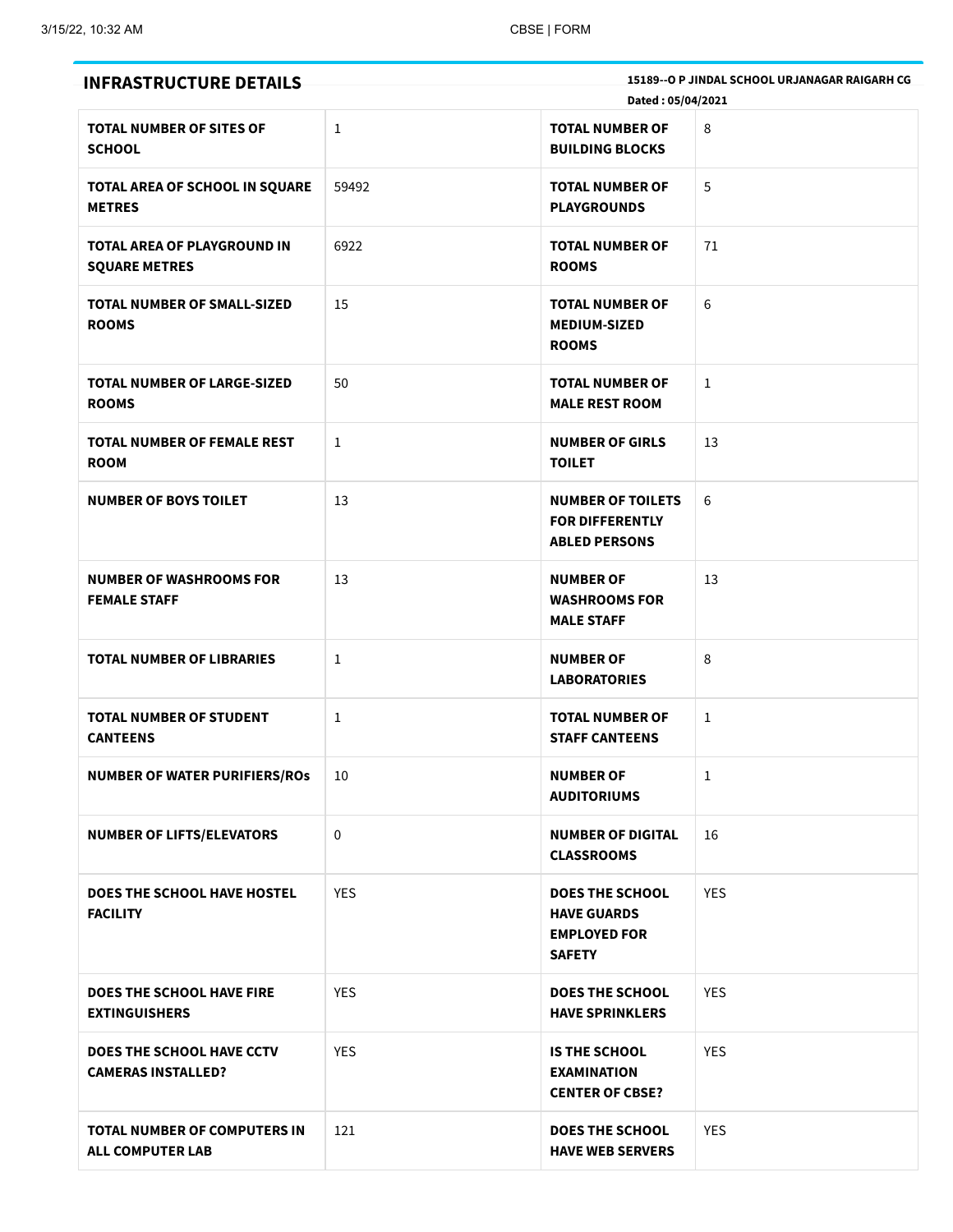| <b>DOES THE SCHOOL HAVE A</b><br><b>BOUNDARY WALL?</b>                                                                                               | <b>YES</b>                                                    | <b>IS YOUR SCHOOL</b><br><b>BARRIER FREE/ HAS</b><br><b>RAMPS?</b>                                           | <b>YES</b>                                                     |
|------------------------------------------------------------------------------------------------------------------------------------------------------|---------------------------------------------------------------|--------------------------------------------------------------------------------------------------------------|----------------------------------------------------------------|
| DOES THE SCHOOL HAVE CLINIC<br><b>FACILITY?</b>                                                                                                      | <b>YES</b>                                                    | <b>DOES THE SCHOOL</b><br><b>HAVE A STRONG</b><br><b>ROOM?</b>                                               | <b>YES</b>                                                     |
| <b>DOES THE SCHOOL HAVE A</b><br><b>GYMNASIUM?</b>                                                                                                   | <b>YES</b>                                                    | <b>IS YOUR SCHOOL WI-</b><br><b>FI ENABLED?</b>                                                              | <b>YES</b>                                                     |
| <b>PROVISION OF WEB BASED</b><br><b>LEARNING PROGRAMS?</b>                                                                                           | <b>YES</b>                                                    | <b>DOES THE SCHOOL</b><br><b>HAVE FIRE ALARMS?</b>                                                           | <b>YES</b>                                                     |
| <b>DOES THE SCHOOL HAVE SPORTS</b><br><b>FACILITY?</b>                                                                                               | <b>YES</b>                                                    | <b>DOES THE SCHOOL</b><br><b>HAVE INDOOR GAMES</b><br><b>FACILITY?</b>                                       | <b>YES</b>                                                     |
| DOES THE SCHOOL HAVE A<br><b>SWIMMING POOL?</b>                                                                                                      | N <sub>O</sub>                                                | <b>DOES THE SCHOOL</b><br><b>HAVE DANCE/MUSIC</b><br><b>FACILITY?</b>                                        | <b>YES</b>                                                     |
| <b>TOTAL NUMBER OF BUSES OWNED</b>                                                                                                                   | $00\,$                                                        | <b>TOTAL NUMBER OF</b><br><b>BUSES HIRED</b>                                                                 | 6                                                              |
| <b>TOTAL NUMBER OF</b><br><b>VANS/MATADORS</b>                                                                                                       | $\mathbf 0$                                                   | <b>TOTAL NUMBER OF</b><br><b>DRIVERS</b>                                                                     | $00\,$                                                         |
| <b>NUMBER OF FEMALE ATTENDANTS</b><br><b>FOR BUS DUTY</b>                                                                                            | 6                                                             | <b>NUMBER OF ACTIVITY</b><br><b>ROOMS</b>                                                                    | 6                                                              |
| <b>NAME OF TRANSPORT</b><br><b>COORDINATOR</b>                                                                                                       | Mr Rajesh Mishra                                              | <b>TRANSPORT</b><br><b>COORDINATOR</b><br><b>CONTACT</b>                                                     | 8817585047                                                     |
| <b>BUILDING SAFETY CERTIFICATE</b>                                                                                                                   | <b>VIEW (PdfHandler.aspx?</b><br>FileName=building/15189.PDF) | <b>TRANSPORT SAFETY</b><br><b>CERTIFICATE</b>                                                                | <b>VIEW (PdfHandler.aspx?</b><br>FileName=transport/15189.PDF) |
| ARE THE HEALTH AND HYGIENE,<br>TOILETS ON ALL FLOORS, SEPARATE<br>TOILETS FOR STAFF, RAMPS,<br>SIGNBOARDS, ETC. BEING<br><b>MAINTAINED PROPERLY?</b> | <b>YES</b>                                                    | IS THE SCHOOL<br><b>INFRASTRUCTURE</b><br><b>BEING USED FOR ANY</b><br><b>COMMERCIAL</b><br><b>ACTIVITY?</b> | <b>NO</b>                                                      |

# OTHER DETAILS

| <b>TOTAL BOOKS AVAILABLE IN THE</b><br><b>SCHOOL LIBRARY</b> | 9080 | <b>PERIODICALS IN THE</b><br><b>SCHOOL LIBRARY</b>        | 2200 |
|--------------------------------------------------------------|------|-----------------------------------------------------------|------|
| <b>DAILIES IN THE SCHOOL LIBRARY</b>                         | 6    | <b>REFERENCE BOOKS</b><br>IN THE SCHOOL<br><b>LIBRARY</b> | 3670 |
| <b>LIBRARY RESOURCES</b>                                     | 102  | <b>DOES IT HAVE</b><br><b>LIBRARY SOFTWARE</b>            | No   |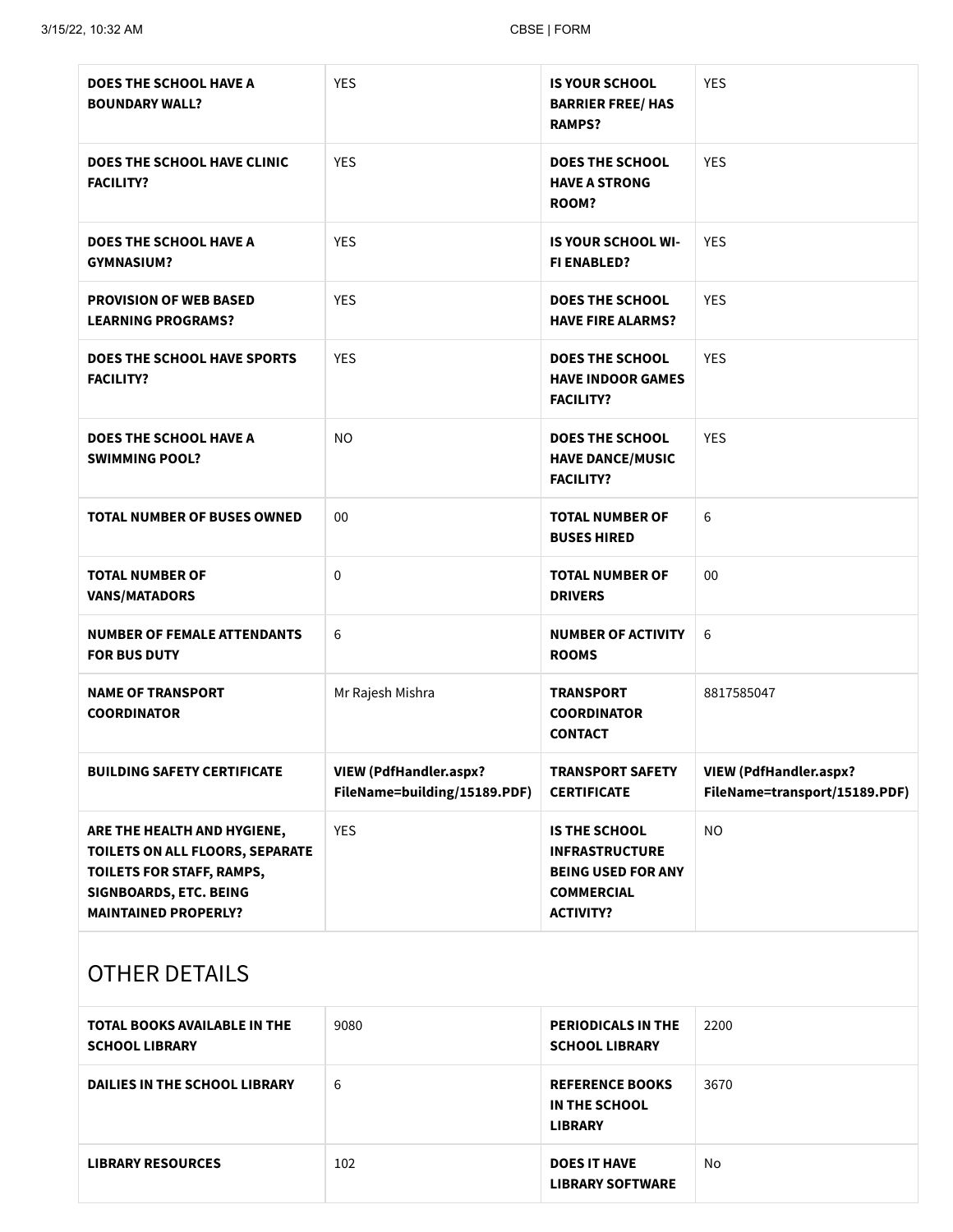| <b>LIBRARY SIZE (IN SQ. METERS)</b>                                                                                               | 242          | <b>COMPUTER LAB SIZE</b><br>(IN SQ. METERS)                                                                                        | 155            |
|-----------------------------------------------------------------------------------------------------------------------------------|--------------|------------------------------------------------------------------------------------------------------------------------------------|----------------|
| <b>COMPOSITE SCIENCE LAB SIZE (IN</b><br><b>SQ. METERS)</b>                                                                       | 70           | <b>CHEMISTRY LAB SIZE</b><br>(IN SQ. METERS)                                                                                       | 122            |
| PHYSICS LAB SIZE (IN SQ. METERS)                                                                                                  | 122          | <b>HOW MANY ROOMS</b><br><b>BETWEEN 400 to 500</b><br>SQ FT                                                                        | $\overline{5}$ |
| <b>DOES IT HAVE LIBRARY INTERNET</b>                                                                                              | <b>YES</b>   | <b>TOTAL NUMBER OF</b><br><b>LABORATORY</b>                                                                                        | 8              |
| <b>WHETHER SCHOOL HAS SINGLE</b><br><b>CONTIGUOUS PLOT ?</b>                                                                      | Yes          | <b>SCHOOL SITE</b><br>(TEMPORARY /<br><b>PERMANENT)</b>                                                                            | PERMANENT      |
| <b>DISTANCE BETWEEN TWO SITES OF</b><br>THE SCHOOL                                                                                | $\mathbf{0}$ | <b>PURPOSE FOR TWO</b><br><b>SITES OF THE</b><br><b>SCHOOL</b>                                                                     |                |
| <b>BIOLOGY LAB SIZE (IN SQ. METERS)</b>                                                                                           | 88           | <b>MATHEMATICS LAB</b><br>SIZE (IN SQ. METERS)                                                                                     | 39             |
| <b>CERTIFYING THAT NO OTHER</b><br><b>INSTITUTION (APART FROM</b><br><b>SCHOOL) IS RUNNING IN THE</b><br><b>CLAIMED LAND AREA</b> | <b>Yes</b>   | THE SCHOOL WILL<br><b>NOT RUN ANY</b><br><b>BRANCH IN THE</b><br><b>PREVIOUS PLOT</b><br><b>WITH SAME</b><br><b>AFFILIATION NO</b> | Yes            |
| <b>HOW MANY ROOMS LESS THAN 400</b><br><b>SQFT</b>                                                                                | $\Omega$     | <b>HOW MANY ROOMS</b><br><b>GREATER THAN 500</b><br><b>SQFT</b>                                                                    | 66             |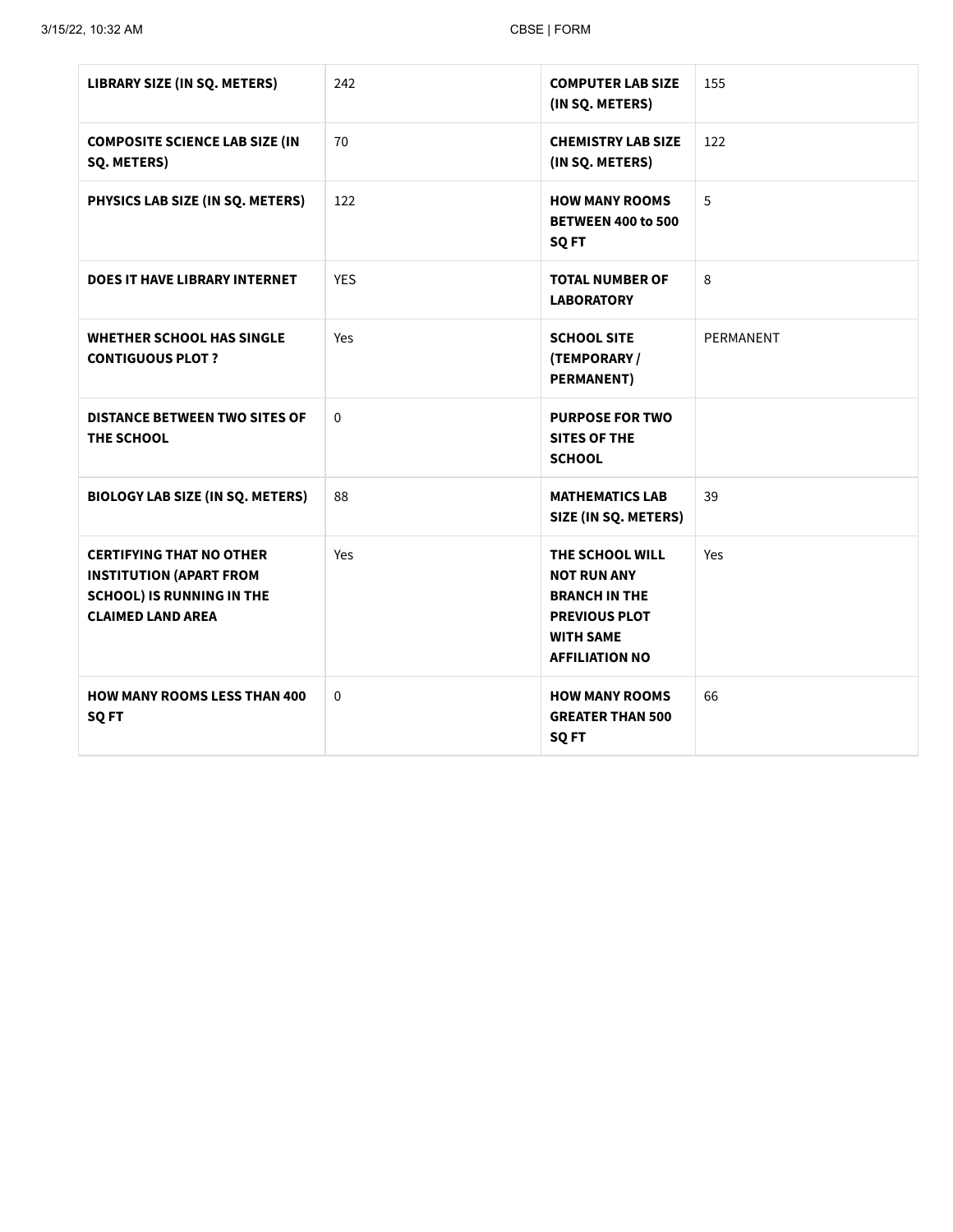| <b>LOCATION DETAILS</b>          |                     | 15189--O P JINDAL SCHOOL URJANAGAR RAIGARH CG<br>Dated: 28/08/2019 |     |
|----------------------------------|---------------------|--------------------------------------------------------------------|-----|
| <b>NEAREST NATIONALISED BANK</b> | STATE BANK OF INDIA | DISTANCE OF BANK FROM SCHOOL IN KM                                 | 4   |
| <b>NEAREST BUS STATION</b>       | Tamnar              | DISTANCE OF BUS TERMINAL FROM SCHOOL IN KM                         | 12  |
| <b>NEAREST RAILWAY STATION</b>   | RAIGARH             | <b>DISTANCE OF RAILWAY STATION FROM SCHOOL IN KM</b>               | 42  |
| <b>NEAREST AIRPORT</b>           | <b>RAIPUR</b>       | DISTANCE OF AIRPORT FROM SCHOOL IN KM                              | 305 |
| <b>NEAREST HOSPITAL</b>          | SAVITRINAGAR        | DISTANCE OF HOSPITAL FROM SCHOOL IN KM                             | 1   |
| <b>NEAREST POLICE STATION</b>    | <b>TAMNAR</b>       | DISTANCE OF POLICE STATION FROM SCHOOL IN KM                       | 12  |
| <b>NEAREST METRO STATION</b>     | <b>NIL</b>          | DISTANCE OF METRO FROM SCHOOL IN KM                                | 0   |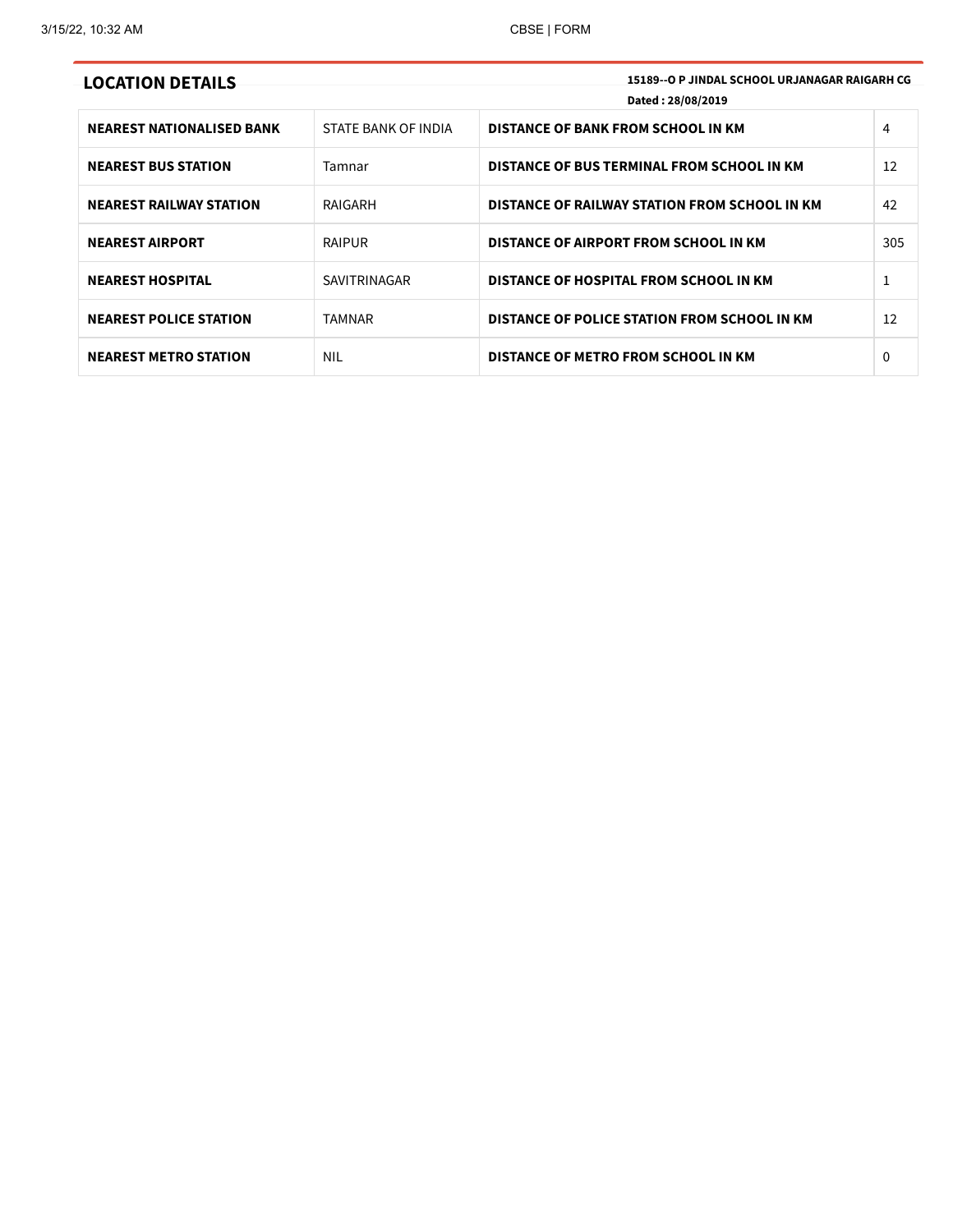| <b>CONTRIBUTION TOWARDS ENVIRONMENT PROTECTION</b>                                                                                        |            | 15189--O P JINDAL SCHOOL URJANAGAR RAIGARH CG<br>Dated: 28/08/2019                                                             |            |  |
|-------------------------------------------------------------------------------------------------------------------------------------------|------------|--------------------------------------------------------------------------------------------------------------------------------|------------|--|
| WHETHER RAIN WATER HARVESTING HAS BEEN DONE IN THE<br><b>CAMPUS?</b>                                                                      | <b>YES</b> | WHETHER ROOF WATER HARVESTING IS BEING<br><b>UNDERTAKEN BY THE SCHOOL?</b>                                                     | <b>YES</b> |  |
| WHETHER HARVESTED WATER IS RECYCLED FOR<br>GARDENING, ETC?                                                                                | <b>YES</b> | WHETHER SCHOOL ENSURES MAINTENANCE OF ALL<br><b>WATER FAUCETS/PIPES ETC TO PREVENT ANY</b><br><b>LEAKAGES?</b>                 | <b>YES</b> |  |
| WHETHER SEGREGATION OF WASTE IS DONE AT SOURCE?                                                                                           | <b>YES</b> | WHETHER ORGANIC WASTE IS BEING RECYCLED?                                                                                       | <b>YES</b> |  |
| WHETHER WASTE PAPER IS RECYCLED?                                                                                                          | <b>YES</b> | WHETHER SCHOOL IS MAKING EFFORTS TO REDUCE<br>USE OF PAPER BY ADOPTING IT SOLUTIONS?                                           | <b>YES</b> |  |
| WHETHER THERE IS PROPER DISPOSAL OF SOLID WASTE?                                                                                          | <b>YES</b> | WHETHER THERE IS A SYSTEM FOR DISPOSAL OF<br><b>ELECTRONIC WASTE?</b>                                                          | <b>YES</b> |  |
| WHETHER SCHOOL IS USING ENERGY SAVING AND ENERGY<br><b>EFFICIENT ELECTRICAL EQUIPMENT?</b>                                                | <b>YES</b> | WHETHER PLANTATION/GARDENING HAS BEEN DONE<br>IN AND AROUND CAMPUS?                                                            | <b>YES</b> |  |
| WHETHER DRIP IRRIGATION IS THE ONLY MEANS OF<br><b>WATERING THE GARDEN?</b>                                                               | <b>YES</b> | WHETHER SCHOOL IS USING SOLAR ENERGY?                                                                                          | <b>YES</b> |  |
| WHETHER WASTE WATER FROM RO PLANT FOR DRINKING<br><b>WATER IS BEING HARVESTED/RECYCLED?</b>                                               | <b>YES</b> | WHETHER SCHOOL IS PROMOTING AWARENESS<br>AMONGST CHILDREN AND PARENTS ON<br><b>ENVIRONMENTAL CONSERVATION AND CLEANLINESS?</b> | <b>YES</b> |  |
| WHETHER CHILDREN ARE BEING TAUGHT HOW TO AUDIT<br>THE USE OF WATER AND WHETHER THEY ARE BEING<br><b>ENCOURAGED TO TAKE IT UP AT HOME?</b> | <b>YES</b> | WHETHER CHILDREN ARE TAKING UP WATER AUDITING<br>AT SCHOOL?                                                                    | <b>YES</b> |  |
| WHETHER ENVIRONMENTAL LITERACY IS PROMOTED<br><b>THROUGH INTEGRATION IN ACADEMICS?</b>                                                    | <b>YES</b> | WHETHER TREES HAVE BEEN PLANTED BY STUDENTS,<br>IN SCHOOL AT HOME/IN NEIGHBOURHOOD IN THE<br><b>CURRENT ACADEMIC YEAR?</b>     | <b>YES</b> |  |
| WHETHER CONSERVATION OF ENVIRONMENT IS PROMOTED?                                                                                          |            | TOTAL TREES PLANTED? (BY STUDENTS AND<br><b>TEACHERS</b> )                                                                     |            |  |
| TOTAL AMOUNT OF WATER CONSERVED (IN LITRES)? (BY<br><b>STUDENTS AND TEACHERS)</b>                                                         |            | <b>TARGET DATE FOR STOPPING USE OF POLYTHENE</b>                                                                               |            |  |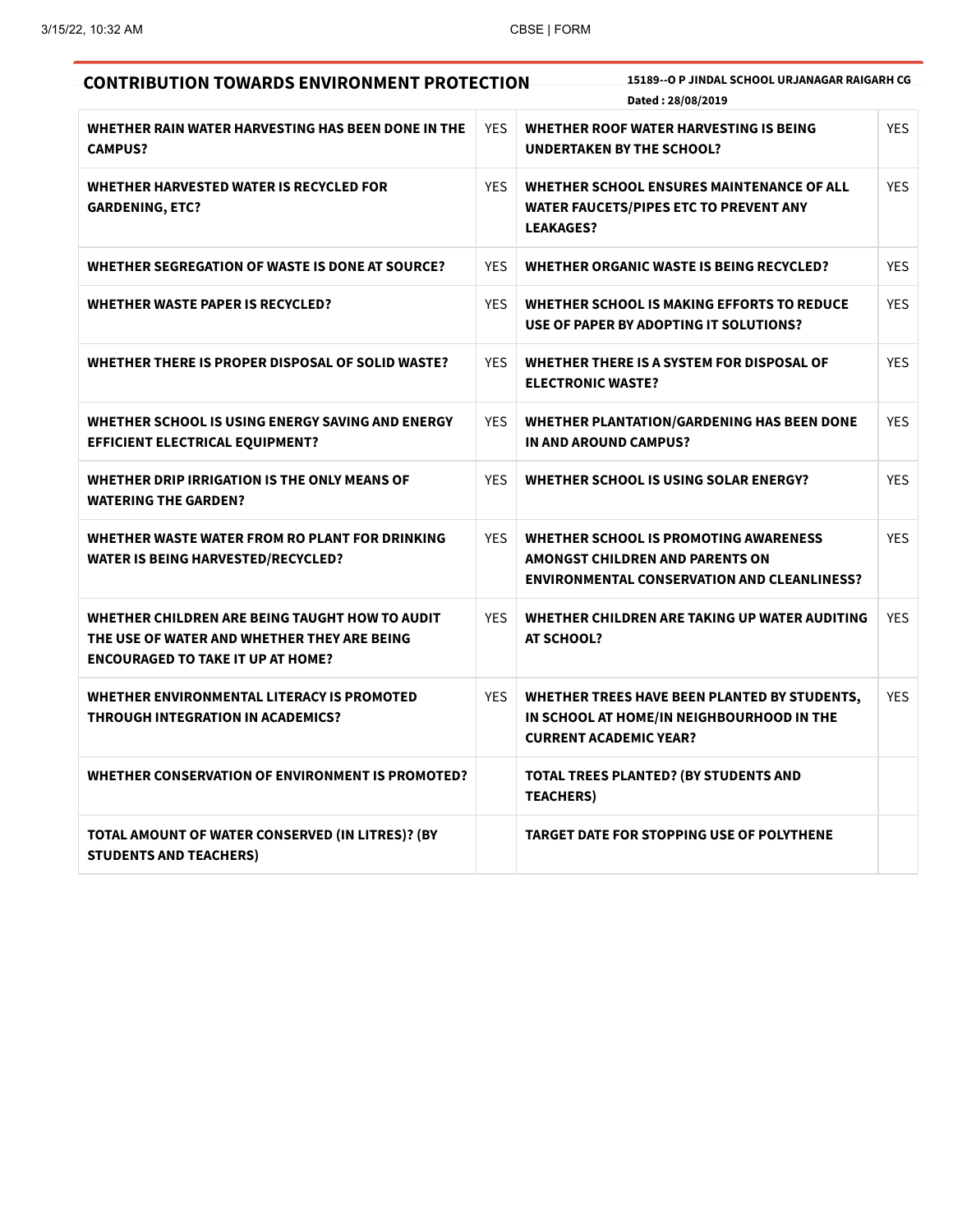| 15189--O P JINDAL SCHOOL URJANAGAR RAIGARH CG<br><b>CHAIRMAN/PRESIDENT'S CORRESPONDENT DETAIL AND SMC</b>     |                   |                                                                           |                                                          |
|---------------------------------------------------------------------------------------------------------------|-------------------|---------------------------------------------------------------------------|----------------------------------------------------------|
|                                                                                                               |                   | Dated: 15/03/2022                                                         |                                                          |
| <b>CHAIRMAN/PRESIDENT'S/</b><br><b>CORRESPONDENT NAME</b>                                                     | Chhavi Nath Singh | <b>CHAIRMAN/PRESIDENT'S/</b><br><b>CORRESPONDENT</b><br><b>ADDRESS</b>    | JINDAL POWER LIMITED,<br>TAMNAR, RAIGARH, C.G.<br>496108 |
| <b>CHAIRMAN/PRESIDENT'S/</b><br><b>CORRESPONDENT PHONE (OFFICE)</b>                                           | 9827477411        | <b>CHAIRMAN/PRESIDENT'S/</b><br><b>CORRESPONDENT PHONE</b><br>(RESIDENCE) | 9827477411                                               |
| <b>SECRETARY NAME</b>                                                                                         | RAKESH SHARMA     | <b>TOTAL MEMBERS</b>                                                      | 12                                                       |
| WHETHER THE SCHOOL MANAGING COMMITTEE HAS BEEN CONSTITUTED<br>AS PER OF REQUIREMENTS OF AFFILIATION BYE-LAWS? |                   | Yes                                                                       |                                                          |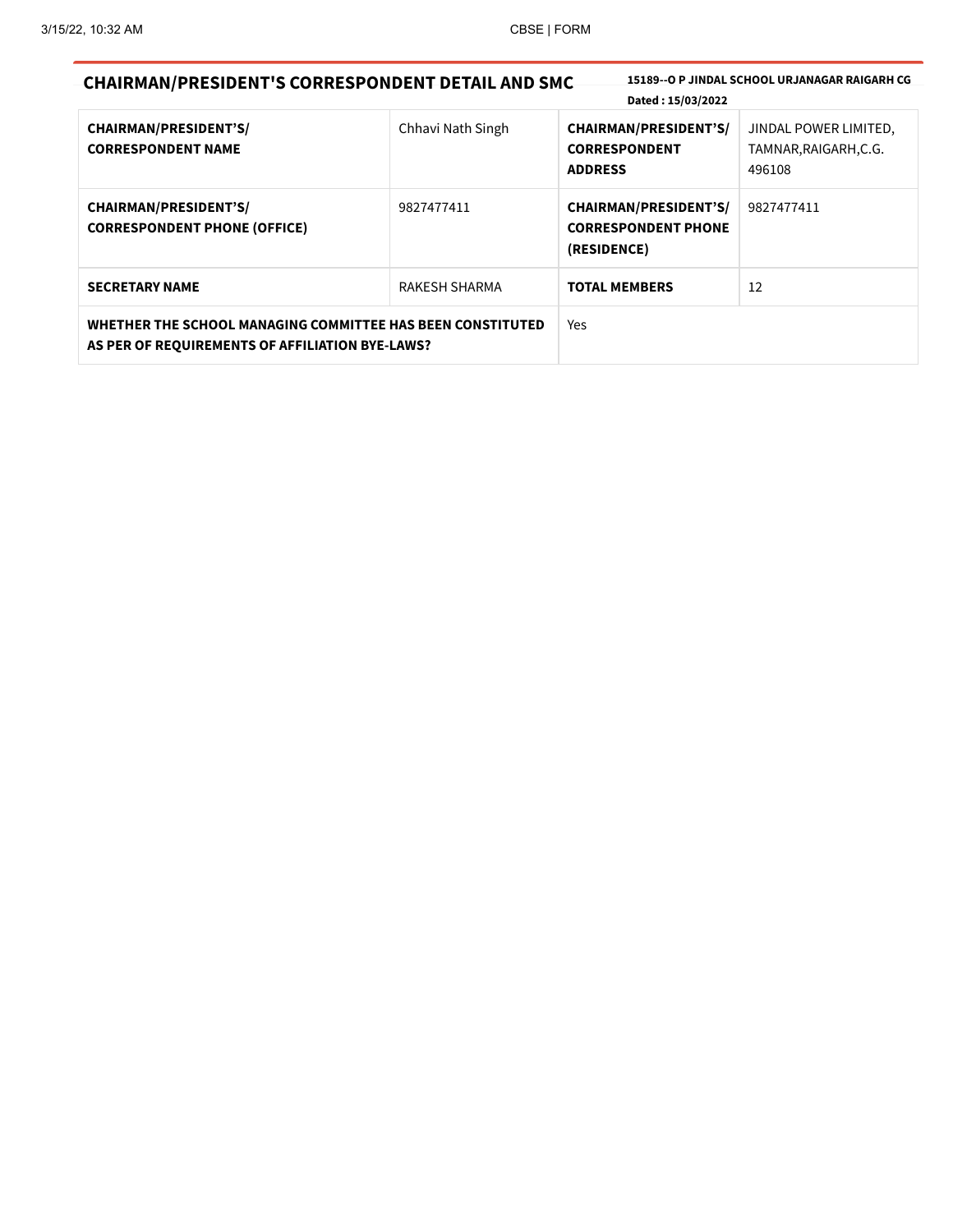| <b>SCHOOL WEBSITE INFORMATION</b>                                                                 | 15189--O P JINDAL SCHOOL URJANAGAR RAIGARH CG<br>Dated: 05/04/2021 |                                                                                                                                                                                                                          |            |
|---------------------------------------------------------------------------------------------------|--------------------------------------------------------------------|--------------------------------------------------------------------------------------------------------------------------------------------------------------------------------------------------------------------------|------------|
| URL OF SCHOOL WEBSITE                                                                             | http://www.opjstamnar.com/                                         | <b>DETAILS OF CURRICULUM</b>                                                                                                                                                                                             | Yes        |
| <b>SCHOOL MANAGING COMMITTEE</b><br><b>INFORMATION</b>                                            | Yes                                                                | <b>TRANSFER CERTIFICATE SAMPLE</b>                                                                                                                                                                                       | Yes        |
| <b>NORMS FOLLOWED FOR FIXING FEE</b>                                                              | Yes                                                                | <b>SELF AFFIDAVIT OF SCHOOL</b>                                                                                                                                                                                          | Yes        |
| <b>AFFILIATION STATUS</b><br>(MIDDLE/SECONDARY/SENIOR<br><b>SECONDARY)</b>                        | Yes                                                                | <b>DETAILS OF INFRASTRUCTURE</b>                                                                                                                                                                                         | Yes        |
| <b>DETAILS OF TEACHERS INCLUDING</b><br><b>QUALIFICATIONS</b>                                     | Yes                                                                | <b>DETAILS OF TEACHERS TRAINING</b>                                                                                                                                                                                      | Yes        |
| THE NUMBER OF STUDENTS CLASS WISE                                                                 | Yes                                                                | <b>LIST OF BOOKS PRESCRIBED IN VARIOUS</b><br><b>CLASSES</b>                                                                                                                                                             | Yes        |
| <b>ANNUAL REPORT</b>                                                                              | Yes                                                                | <b>SCHOOL CIRCULARS</b>                                                                                                                                                                                                  | Yes        |
| POSTAL ADDRESS AND E-MAIL,<br><b>TELEPHONE NOS. OF SCHOOL AND</b><br><b>AUTHORITIES</b>           | Yes                                                                | AS PER THE SECTION (2.4.9) OF AFFILIATION BYE-<br>LAWS, INFORMATION WITH REGARD TO FEES<br><b>CHARGED FOR EACH CLASS</b>                                                                                                 | <b>Yes</b> |
| <b>PERIOD OF AFFILIATION</b>                                                                      | Yes                                                                | <b>ACADEMIC CALENDAR OF THE SCHOOL</b>                                                                                                                                                                                   | Yes        |
| AND OWN THE RESPONSIBILITY                                                                        |                                                                    | AS PER THE SECTION (2.4.7 (B)) OF AFFILIATION BYE-LAWS, WRITTEN DECLARATION DULY SIGNED BY THE MANAGER AND THE<br>PRINCIPAL TO THE EFFECT THAT THEY HAVE GONE THROUGH THE CONTENTS OF THE BOOKS PRESCRIBED BY THE SCHOOL | Yes        |
| ACADEMIC ACHIEVEMENTS; WRITE UP ON ALL EFFORTS MADE IN THE FIELD OF ENVIRONMENT EDUCATION, SPORTS |                                                                    |                                                                                                                                                                                                                          | Yes        |

ACHIEVEMENTS, INNOVATIONS, OVERALL RESULTS, PTA ACTIVITIES, IMPORTANT SMC DECISIONS BEEN ADDED IN ANNUAL REPORT OF THE SCHOOL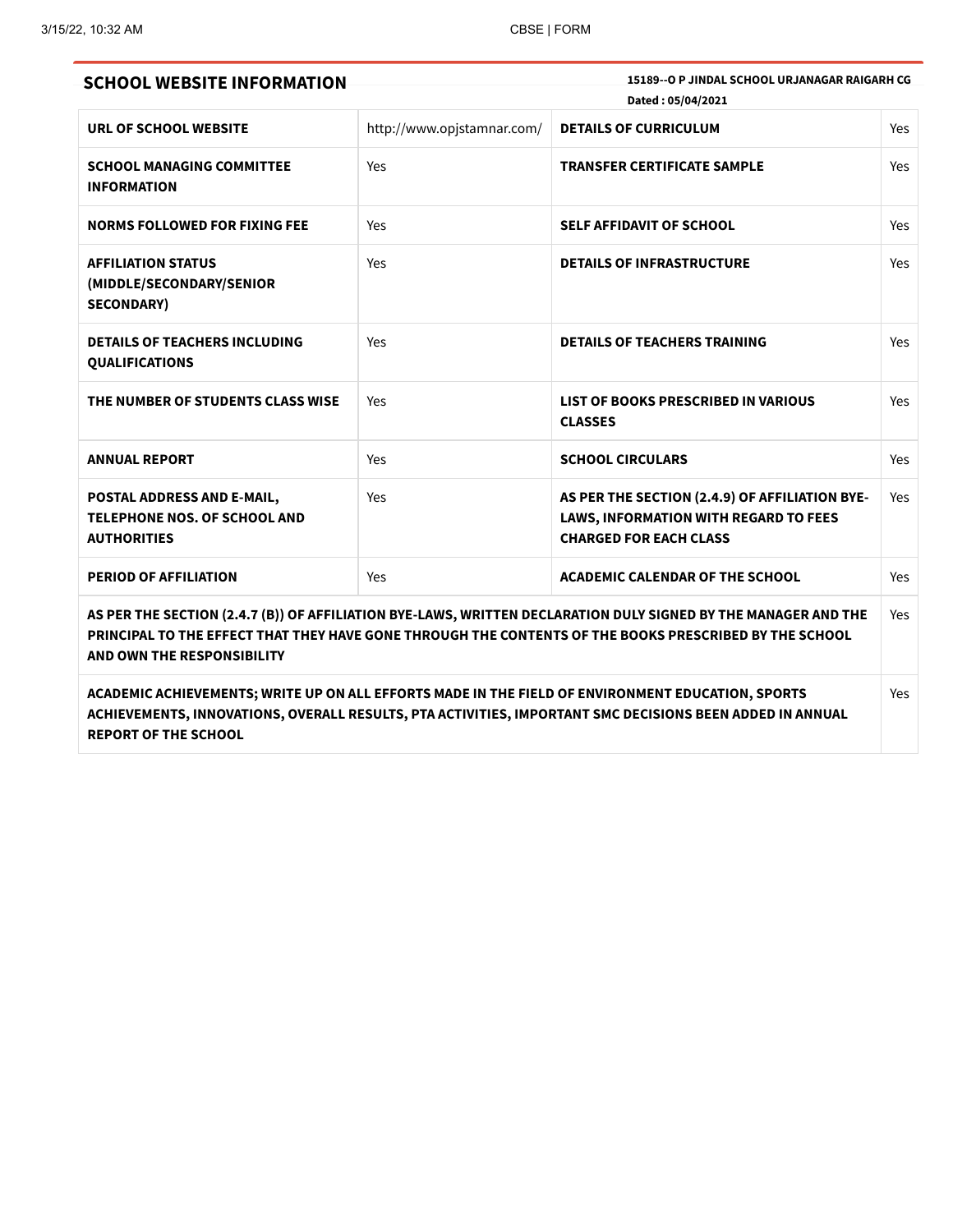| <b>OTHER VITAL INFORMATION</b>                                                                                                              |                                                              | 15189--O P JINDAL SCHOOL URJANAGAR RAIGARH CG<br>Dated: 07/04/2021                                              |                                                            |  |  |
|---------------------------------------------------------------------------------------------------------------------------------------------|--------------------------------------------------------------|-----------------------------------------------------------------------------------------------------------------|------------------------------------------------------------|--|--|
| <b>10th BOARD PASS</b><br><b>PERCENTAGE</b><br>(2014/2015/2016)                                                                             | 100/100/100                                                  | <b>12th BOARD PASS</b><br><b>PERCENTAGE</b><br>(2014/2015/2016)                                                 | 100/95/100                                                 |  |  |
| <b>NAME OF</b><br><b>WELLNESS/ACTIVITY</b><br><b>TEACHER</b>                                                                                | <b>YES</b>                                                   | <b>NAME OF</b><br><b>GRIEVANCE/COMPLAINT</b><br><b>REDRESSAL OFFICER</b>                                        | Mr R P Pandey                                              |  |  |
| <b>CONTACT NUMBER OF</b><br><b>GRIEVANCE/COMPLAINT</b><br><b>REDRESSAL OFFICER</b>                                                          | 9827477411                                                   | <b>EMAIL ID OF</b><br><b>GRIEVANCE/COMPLAINT</b><br><b>REDRESSAL OFFICER</b>                                    | rp@jspl.com                                                |  |  |
| <b>NAME OF HEAD OF SEXUAL</b><br><b>HARASSMENT COMMITTEE</b>                                                                                | Mrs Shubhagata Parmar                                        | <b>CONTACT NUMBER OF</b><br><b>HEAD OF SEXUAL</b><br><b>HARASSMENT</b><br><b>COMMITTEE</b>                      | 7869432685                                                 |  |  |
| <b>EMAIL ID OF HEAD OF</b><br><b>SEXUAL HARASSMENT</b><br><b>COMMITTEE</b>                                                                  | shubhagata.parmar@opjstamnar.com                             | <b>NAME OF CONTACT</b><br>PERSON IN CASE OF<br><b>EMERGENCY</b>                                                 | Mr Mayank Asthana                                          |  |  |
| <b>CONTACT NUMBER OF</b><br><b>CONTACT PERSON IN CASE</b><br>OF EMERGENCY                                                                   | 9109174123                                                   | <b>EMAIL ID OF CONTACT</b><br><b>PERSON IN CASE OF</b><br><b>EMERGENCY</b>                                      | mayankasthana@jindalpower.com                              |  |  |
| <b>TOTAL NUMBER OF</b><br><b>DOCTORS IN SCHOOL CLINIC</b>                                                                                   | $\mathbf{1}$                                                 | <b>TOTAL NUMBER OF</b><br><b>NURSES IN SCHOOL</b><br><b>CLINIC</b>                                              | $\mathbf{1}$                                               |  |  |
| <b>TOTAL NUMBER OF BEDS IN</b><br><b>SCHOOL CLINIC</b>                                                                                      | 1                                                            | <b>LEVEL OF INVOLVEMENT</b><br>OF SCHOOL IN CBSE<br><b>ACTIVITIES</b>                                           | <b>ACTIVE</b>                                              |  |  |
| <b>DO THE TEACHERS GET</b><br><b>PROPER GRADE LIKE</b><br><b>PGT/TGT AS PER THE</b><br><b>CLASSES THEY ARE</b><br><b>ENTITLED TO TEACH?</b> | <b>YES</b>                                                   | <b>DO THE TEACHERS AND</b><br><b>STAFF GET THEIR</b><br><b>SALARY WITHIN FIRST</b><br><b>WEEK OF THE MONTH?</b> | <b>YES</b>                                                 |  |  |
| <b>DOES THE SCHOOL HAVE</b><br><b>EPF FACILITY FOR STAFF</b>                                                                                | <b>YES</b>                                                   | <b>EPF REGISTRATION</b><br><b>NUMBER</b>                                                                        | CG/20414                                                   |  |  |
| <b>MODE OF SALARY PAYMENT</b>                                                                                                               | cheque,                                                      | <b>NAME OF BANK WITH</b><br><b>SALARY ACCOUNT</b>                                                               | STATE BANK OF INDIA                                        |  |  |
| <b>ARE THE SCHOOL</b><br><b>ACCOUNTS AUDITED</b><br><b>REGULARLY?</b>                                                                       | <b>YES</b>                                                   | <b>PARENT TEACHERS</b><br><b>ASSOCIATION AS PER</b><br><b>NORMS</b>                                             | <b>YES</b>                                                 |  |  |
| <b>ACADEMIC SESSION</b>                                                                                                                     | <b>APRIL TO MARCH</b>                                        | <b>VACATION PERIOD</b>                                                                                          | <b>MAY TO JUNE</b>                                         |  |  |
| <b>AUDITED BALANCE SHEET</b><br>OF SCHOOL                                                                                                   | <b>VIEW (PdfHandler.aspx?</b><br>FileName=balance/15189.pdf) | <b>STAFF STATEMENT OF</b><br><b>SCHOOL</b>                                                                      | <b>VIEW (PdfHandler.aspx?</b><br>FileName=staff/15189.pdf) |  |  |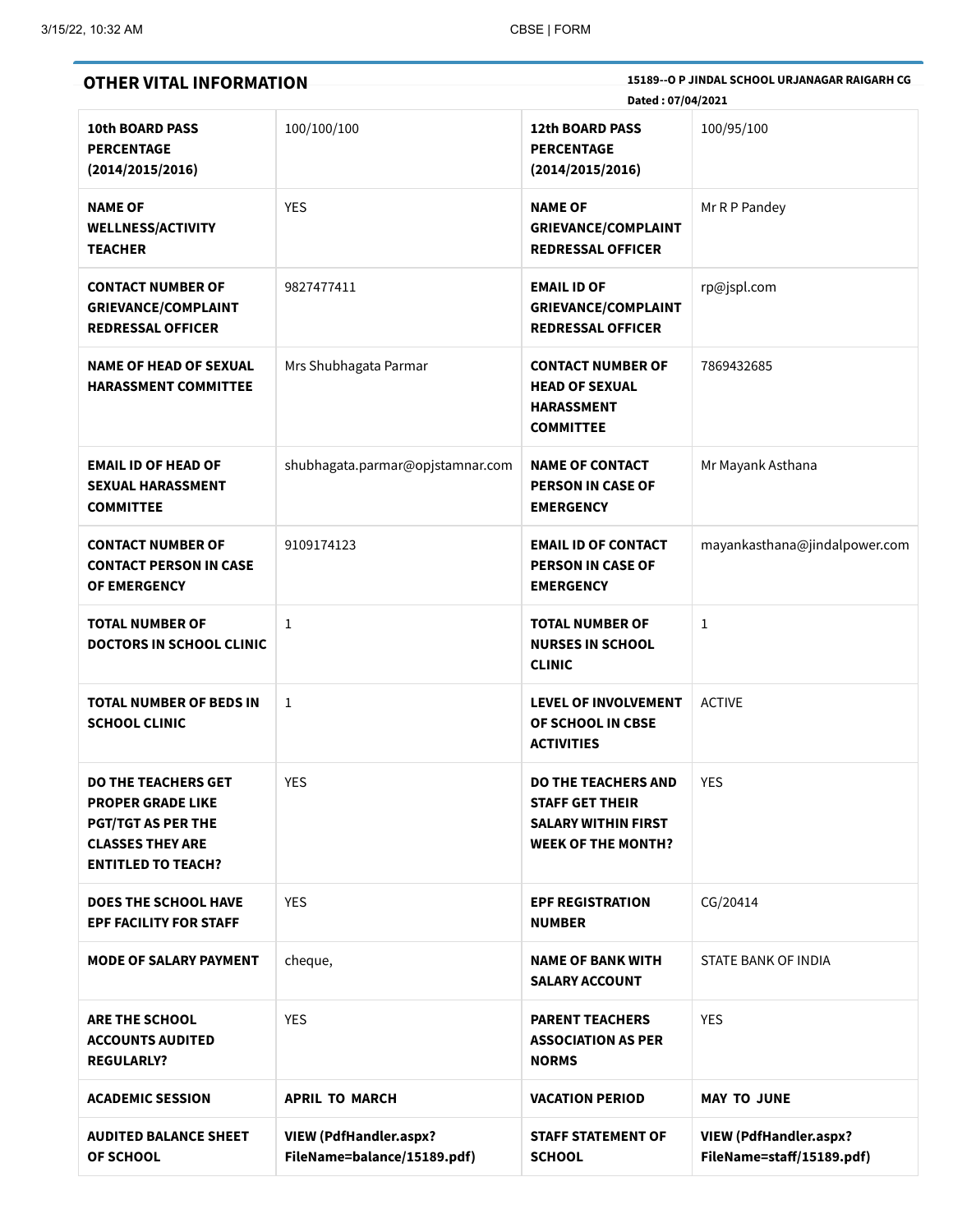| <b>INCOME AND EXPENDITURE</b><br><b>STATEMENT</b>                                                                          | VIEW (PdfHandler.aspx?<br>FileName=income/15189.pdf) | <b>ACADEMIC CALENDAR</b><br><b>OF SCHOOL</b>                              | <b>VIEW (PdfHandler.aspx?</b><br>FileName=academic/15189.pdf) |  |  |  |
|----------------------------------------------------------------------------------------------------------------------------|------------------------------------------------------|---------------------------------------------------------------------------|---------------------------------------------------------------|--|--|--|
| <b>YES</b><br><b>AVAILABILITY OF STAFF</b><br><b>WITH KNOWLEDGEOF</b><br>SOFTWARE/SCANNING/GEO<br><b>TAGGING/INTERNET?</b> |                                                      | <b>WHETHER SUFFICIENT</b><br><b>GUARDS EMPLOYED FOR</b><br><b>SAFETY?</b> | <b>YES</b>                                                    |  |  |  |
| <b>BEST PRACTICES OF SCHOOL</b>                                                                                            |                                                      |                                                                           |                                                               |  |  |  |

Best Practices 1. Leadership training through the formation of Students Council : 2. Samarpan : Community Service Program 3. CCA & House System :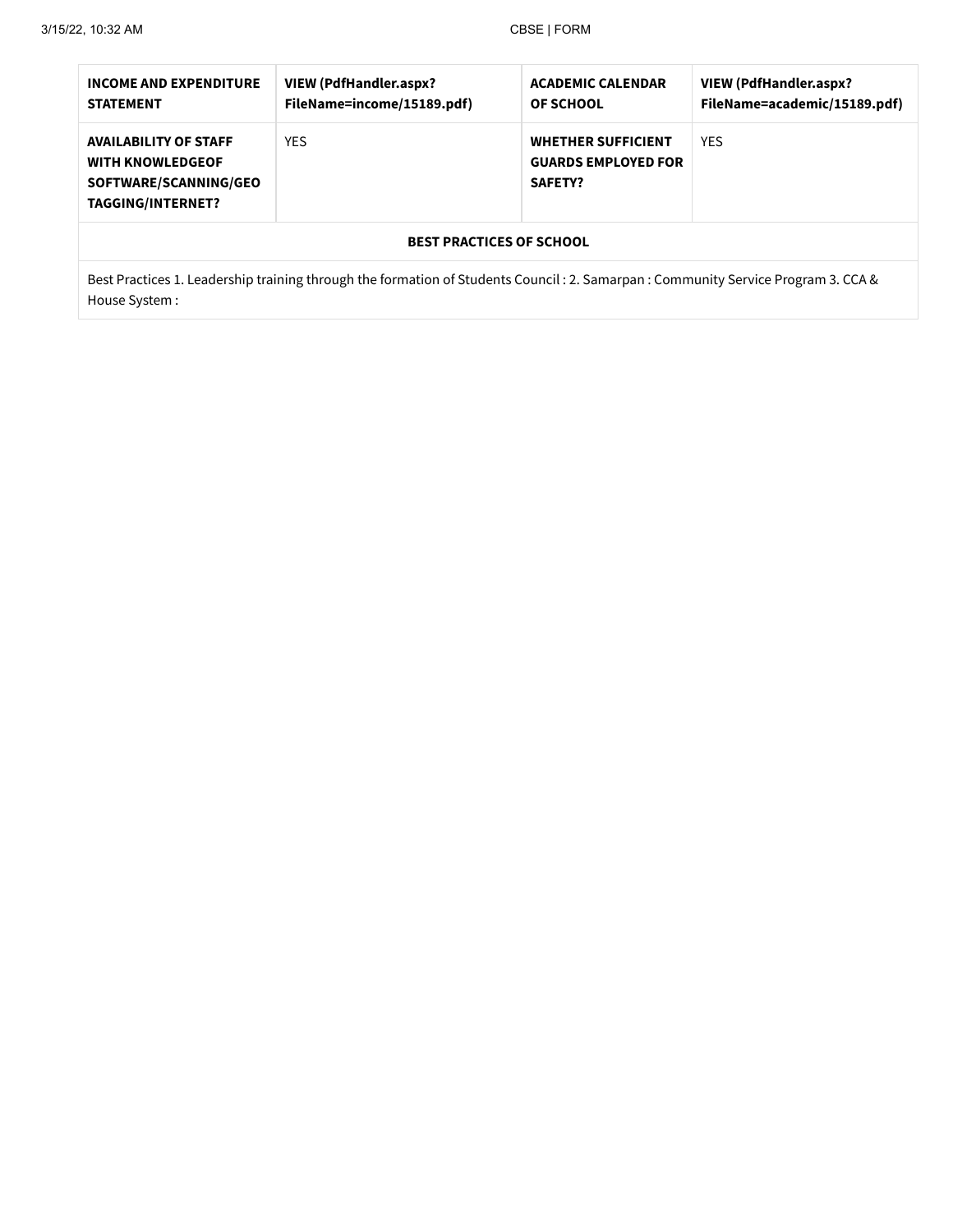| <b>OTHER INFORMATION</b>                                                                                                                                                                                                                       |            |                                                                                                                                                                                 |
|------------------------------------------------------------------------------------------------------------------------------------------------------------------------------------------------------------------------------------------------|------------|---------------------------------------------------------------------------------------------------------------------------------------------------------------------------------|
| <b>MANDATORY ART EDUCATION FROM CLASS 1 TO 10 -TWO PERIOD A</b><br><b>DAY</b>                                                                                                                                                                  | <b>YFS</b> | WHETHER SELECTION OF TEXTBOOKS FOR ALL GRADE:<br>NORMS ((SECTION-2.4.7 (A) OF AFFILIATION BYE-LAWS<br>(http://cbseaff.nic.in/cbse_aff/attachment/onlineservi<br>Bye-Laws.pdf))? |
| WHETHER LIST OF PRESCRIBED BOOKS ARE PUBLISHED ON SCHOOL<br>WEBSITE WITH WRITTEN DECLARATION AS PER (SECTION-2.4.7 (B)<br>OF AFFILIATION BYE-LAWS)<br>(http://cbseaff.nic.in/cbse_aff/attachment/onlineservices/affiliation-<br>Bye-Laws.pdf)? | <b>YES</b> | WHETHER INFORMATION AS PER PARA (2.4.9 OF AFFILI<br>LAWS)<br>(http://cbseaff.nic.in/cbse_aff/attachment/onlineservi<br>Bye-Laws.pdf) PUBLISHED ON THE SCHOOL WEBSITE:           |
| WHETHER ALL GUIDELINES RELATED TO POCSO ACT COMPLIED WITH<br>AS PER (SECTION-14.25 OF AFFILIATION BYE-LAWS)<br>(http://cbseaff.nic.in/cbse_aff/attachment/onlineservices/affiliation-<br>Bye-Laws.pdf)?                                        | <b>YES</b> | WHETHER ANNUAL REPORT CONTAINS INFORMATION /<br>(SECTION-14.5 OF AFFILIATION BYE-LAWS)<br>(http://cbseaff.nic.in/cbse_aff/attachment/onlineservi<br>Bye-Laws.pdf)?              |
| <b>WHETHER DISABLED STUDENTS FACILITATED AS PER (SECTION-14.15</b><br>OF AFFILIATION BYE-LAWS)<br>(http://cbseaff.nic.in/cbse_aff/attachment/onlineservices/affiliation-<br>Bye-Laws.pdf)?                                                     | <b>YES</b> | WHETHER IN-SERVICE TRAINING ORGANISED AS PER (\$<br><b>AFFILIATION BYE-LAWS)</b><br>(http://cbseaff.nic.in/cbse_aff/attachment/onlineservi<br>Bye-Laws.pdf)?                    |
| WHETHER ANNUAL HEALTH CHECK-UP OF STUDENTS DONE AND<br><b>THEIR RECORDS MAINTAINED?</b>                                                                                                                                                        | <b>YES</b> | NUMBER OF TEACHERS IN SCHOOL WHO DOWNLOADEI<br><b>SHIKSHA VANI</b>                                                                                                              |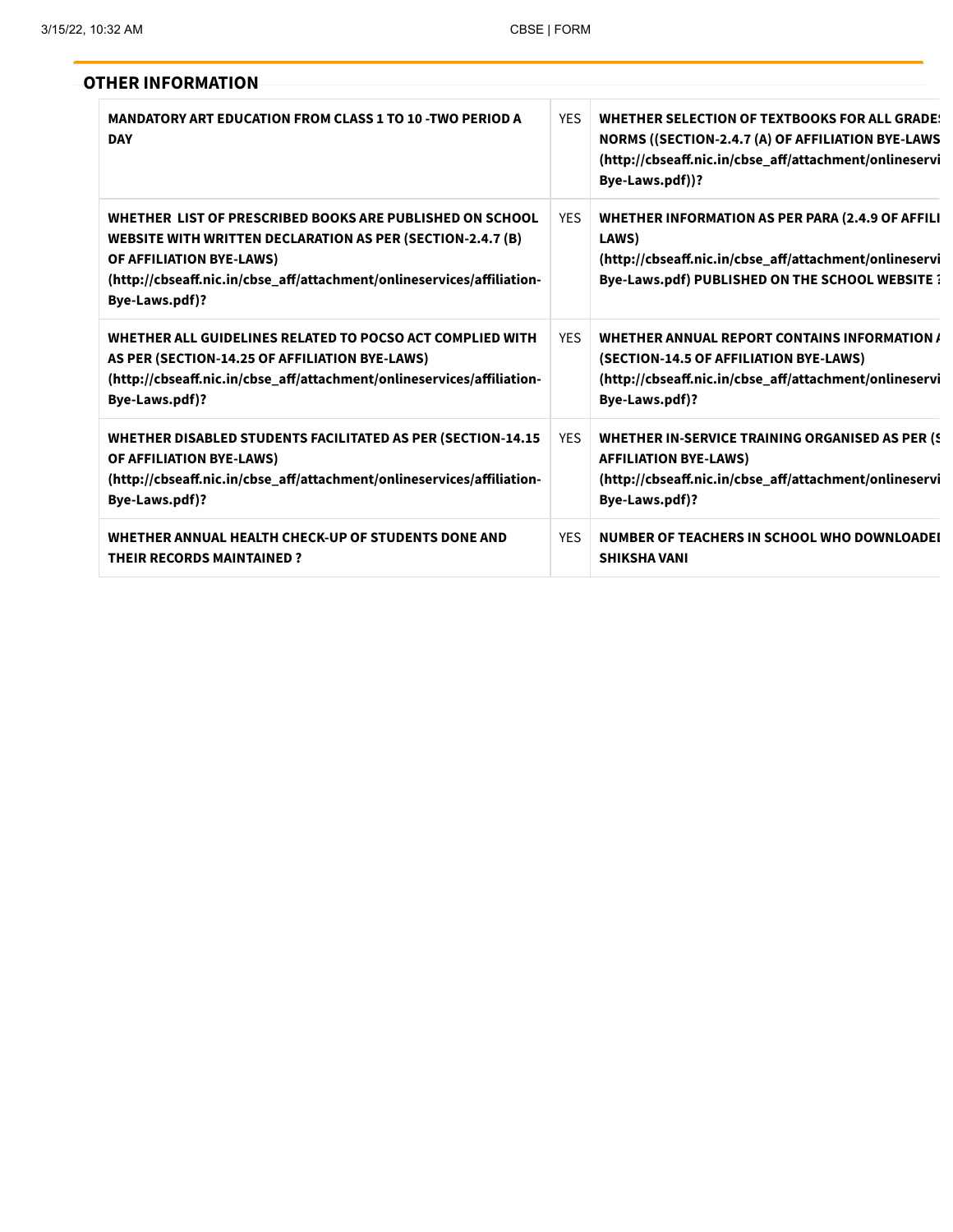15189--O P JINDAL SCHOOL URJANAGAR RAIGARH CG

| ADOPTION OF EXPERIENTIAL LEARNING PEDAGOGY -IN<br><b>WHICH GRADES</b>                                               | I,II,III,IV,V,VI,VII,VIII,IX,X,XI,XII | <b>WHETHER ANNUAL</b><br><b>PEDAGOGICAL PLANS</b><br><b>PREPARED, SUBMITTED AND</b><br><b>IMPLEMENTATED?</b> | <b>YES</b> |
|---------------------------------------------------------------------------------------------------------------------|---------------------------------------|--------------------------------------------------------------------------------------------------------------|------------|
| NUMBER OF TEACHERS TRAINED ON THE ANNUAL THEME<br>OF CBSE - EXPERIMENTAL LEARNING AND INNOVATIVE<br><b>PEDAGOGY</b> | 46                                    |                                                                                                              |            |

# FEE STRUCTURE OF SCHOOL

<u>bis 1974 - 1974 - 1975 - 1975 - 1975 - 1976 - 1976 - 1976 - 1976 - 1976 - 19</u> CLASS ADMISSION FEE (in Rupees) TUITION FEE (in Rupees) YEARLY DEVELOPMENT CHARGES (in Rupees) ANNUAL/MONTHLY OTHER CHARGES FOR OTHER FACILITIES (in Rupees) **PRIMARY** 23500 1986 0 5860 **MIDDLE** 23500 2257 0 5875 **SECONDARY** 29380 2667 0 11750 SENIOR **SECONDARY** 29380 2667 0 11750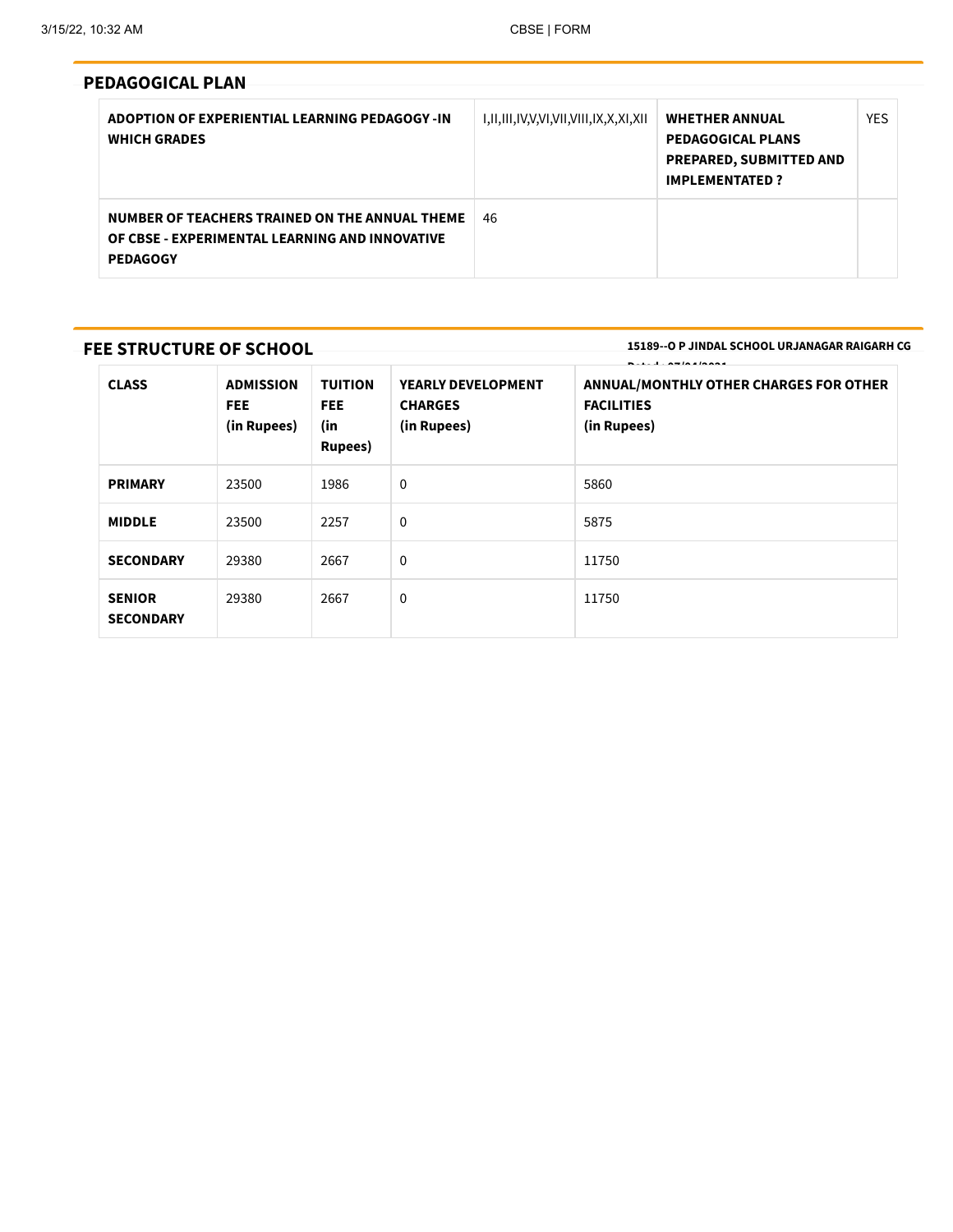# PHOTO OF SCHOOL SCHOOL PHOTOS

15189--O P JINDAL SCHOOL URJANAGAR RAIGARH CG Dated :

# GEO-TAGGED PHOTO



# PLAYGROUND PHOTO



# LIBRARY PHOTO



### SCIENCE LAB PHOTO

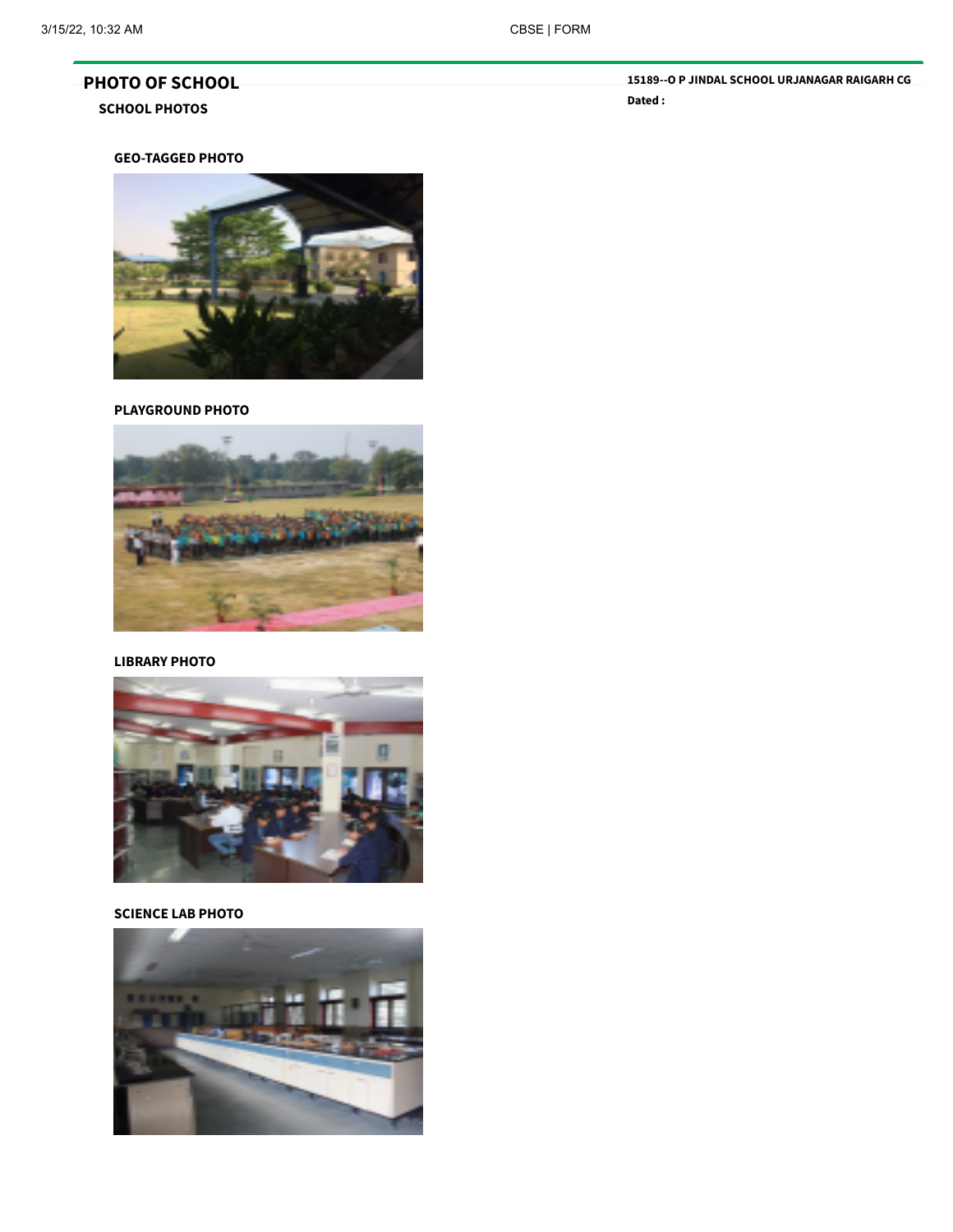VIDEO

PHYSICS LAB PHOTO



#### CHEMISTRY LAB PHOTO



# BIOLOGY LAB PHOTO

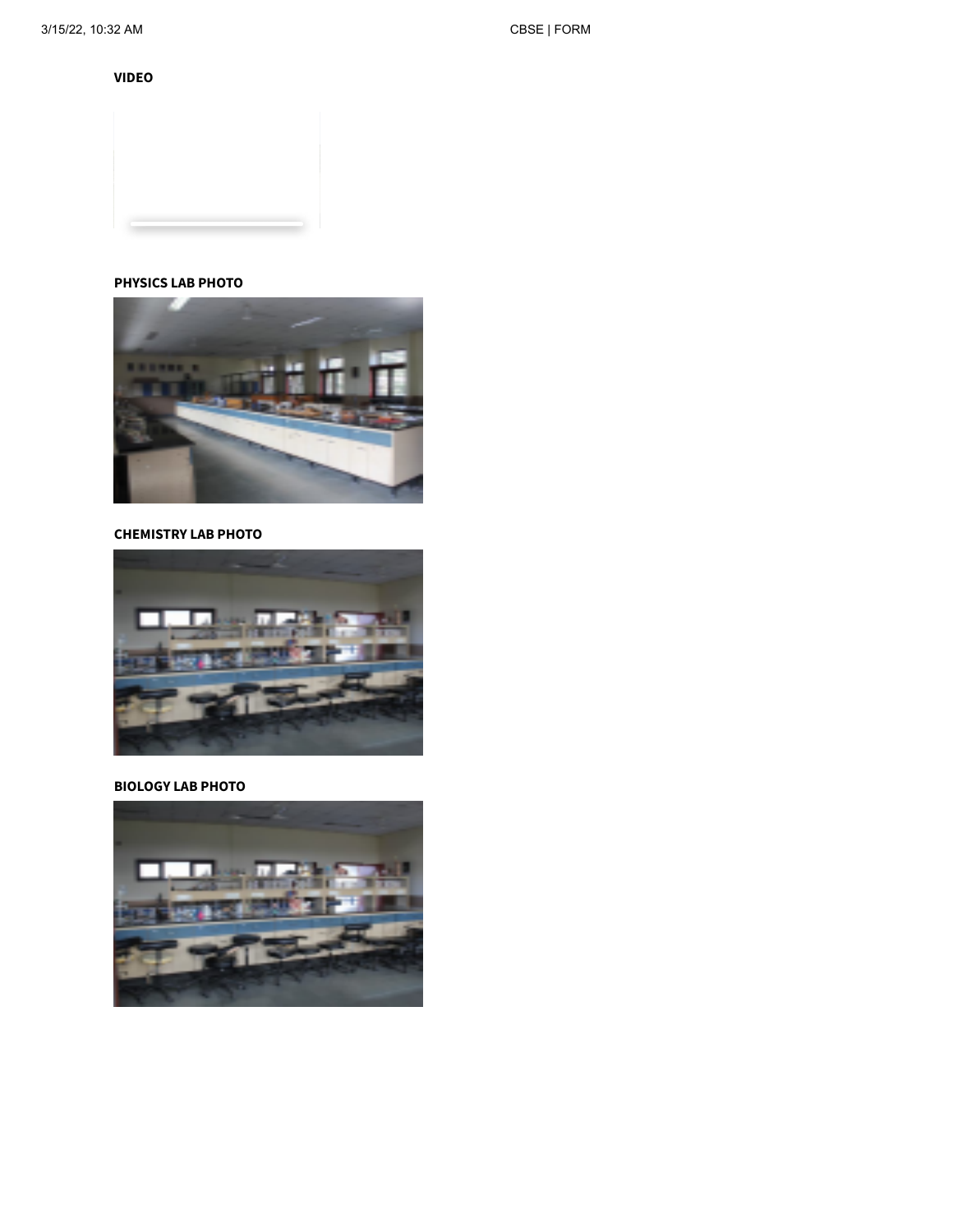# TOILET PHOTO



| <b>ADDITIONAL INFORMATION</b>                                       | 15189--O P JINDAL SCHOOL URJANAGAR RAIGARH CG |
|---------------------------------------------------------------------|-----------------------------------------------|
| <b>U-DISE CODE</b>                                                  | Dated: 12/09/2019<br>22041707116              |
| <b>SCHOOL LOCATED IN RURAL OR URBAN AREA</b>                        | <b>RURAL</b>                                  |
| <b>HABITATION NAME/MOHALLA</b>                                      | SAVITRI NAGAR                                 |
| VILLAGE NAME (FOR RURAL)/WARD NUMBER (FOR URBAN)                    | <b>TEHLIRAMPUR</b>                            |
| <b>VILLAGE PANCHAYAT NAME (FOR RURAL)</b>                           | <b>LIBRA</b>                                  |
| <b>PIN CODE</b>                                                     | 496108                                        |
| <b>CLUSTER RESOURCE CENTER NAME</b>                                 | <b>LIBRA</b>                                  |
| CD BLOCK MANDAL/TALUKA NAME                                         | <b>TAMNAR</b>                                 |
| EDUCATIONAL ZONE/MANDAL/TALUKA NAME                                 | RAIGARH                                       |
| <b>ASSEMBLY CONSTITUENCY</b>                                        | LAILUNGA                                      |
| <b>MUNICIPALITY</b>                                                 | <b>NA</b>                                     |
| IS THIS SCHOOL APPROACHABLE BY ALL WEATHER ROAD                     | <b>YES</b>                                    |
| IS THIS A SPECIAL SCHOOL FOR CWSN                                   | <b>NO</b>                                     |
| <b>IS THIS A SHIFT SCHOOL</b>                                       | <b>NO</b>                                     |
| IS THIS A RESIDENTIAL SCHOOL                                        | <b>NO</b>                                     |
| <b>TYPE OF RESIDENTIAL SCHOOL</b>                                   | <b>PRIVATE</b>                                |
| IS THIS A RELIGIOUS MINORITY SCHOOL                                 | <b>NO</b>                                     |
| <b>TYPE OF RELIGIOUS MINORITY SCHOOL</b>                            | <b>OTHERS</b>                                 |
| NUMBER OF ACADEMIC INSPECTIONS DURING LAST ACADEMIC YEAR            | 3                                             |
| NUMBER OF VISITS BY CRC COORDINATOR DURING LAST ACADEMIC YEAR       | 3                                             |
| NUMBER OF VISITS BY BLOCK LEVEL OFFICER DURING LAST ACADEMIC YEAR 3 |                                               |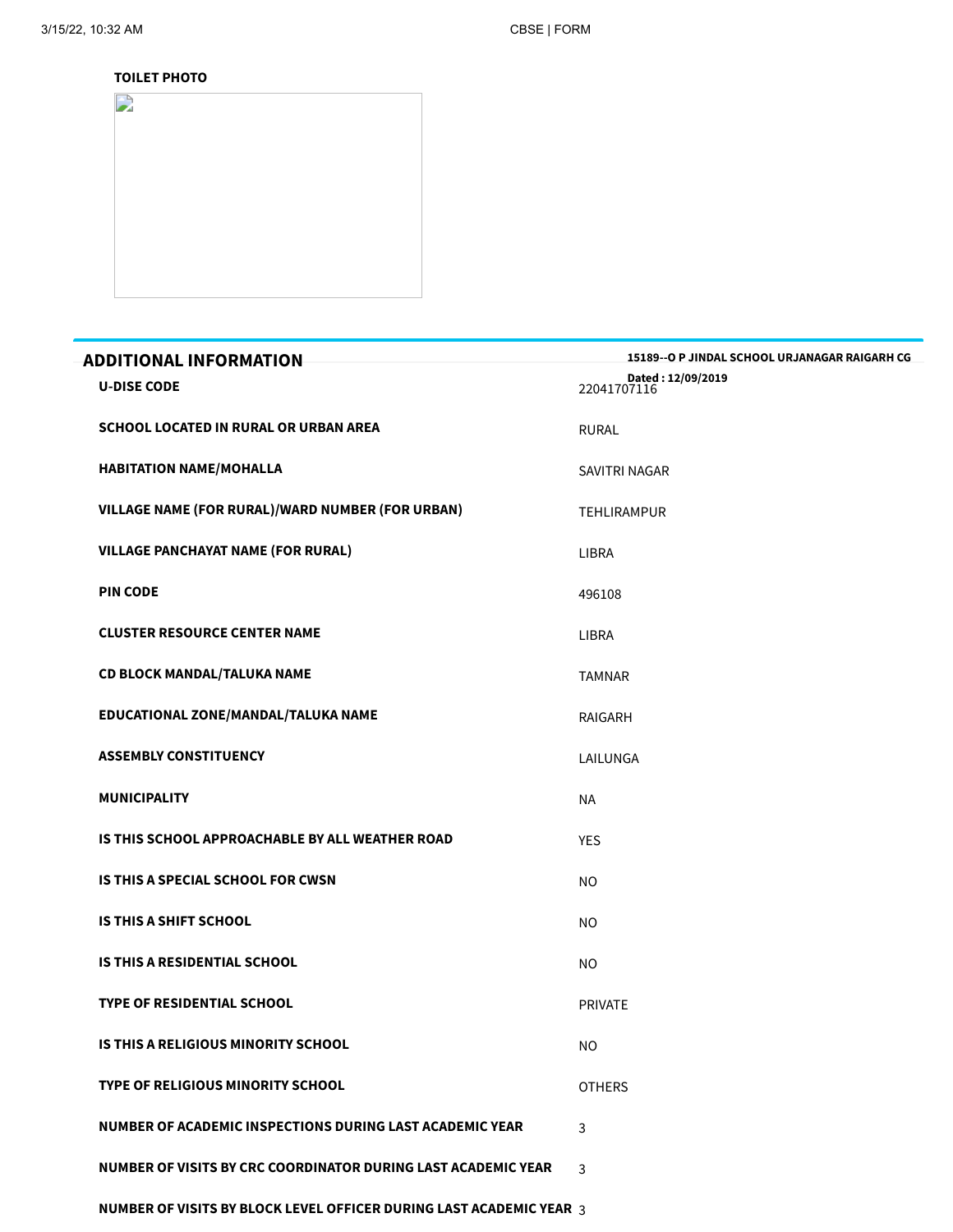| <b>SCHOOL PARTICULARS FOR ELEMENTARY SCHOOLS ONLY</b>                                              | 15189--O P JINDAL SCHOOL URJANAGAR RAIGARH CG |
|----------------------------------------------------------------------------------------------------|-----------------------------------------------|
| NUMBER OF INSTRUCTIONAL DAYS DURING LAST ACADEMIC YEAR                                             | Dated: 12/09/2019<br>206                      |
| <b>SCHOOL HOURS FOR CHILDREN PER DAY (CURRENT YEAR)</b>                                            | 5                                             |
| <b>SCHOOL HOURS FOR TEACHERS PER DAY (CURRENT YEAR)</b>                                            | $\overline{7}$                                |
|                                                                                                    |                                               |
| ARE PUPIL CUMULATIVE RECORDS BEING MAINTAINED?                                                     | <b>YES</b>                                    |
| ARE PUPIL CUMULATIVE RECORDS SHARED WITH PARENTS?                                                  | <b>YES</b>                                    |
| NUMBER OF STUDENTS PROVIDED IN SPECIAL TRAINING (CURRENT YEAR)                                     | 40                                            |
| NUMBER OF STUDENTS ENROLLED IN SPECIAL TRAINING (PREVIOUS YEAR)                                    | 40                                            |
| NUMBER OF STUDENTS COMPLETED SPECIAL TRAINING (PREVIOUS YEAR)                                      | 4                                             |
| HAS SCHOOL MANAGEMENT COMMITTEE (SMC) BEEN CONSTITUTED?                                            | <b>YES</b>                                    |
| LANGUAGES TAUGHT AT PRIMARY STAGE: MENTION THE NAME OF LANGUAGE OPTIONAL                           |                                               |
| <b>IS ANGANWADI CENTRE IN OR ADJACENT TO SCHOOL? OPTIONAL</b>                                      |                                               |
| NUMBER OF MEETINGS HELD BY SMC DURING LAST ACADEMIC YEAR                                           | 3                                             |
| WHETHER SMC PREPARE THE SCHOOL DEVELOPMENT PLAN                                                    | <b>YES</b>                                    |
| WHETHER SEPARATE BANK ACCOUNT FOR SMC YES IF YES, PROVIDE THESE DETAILS                            |                                               |
| <b>BANK NAME STATE BANK OF INDIA</b>                                                               |                                               |
| <b>ACCOUNT HOLDER'S NAME O P JINDAL THERMAL POWER SCHOOL</b>                                       |                                               |
| <b>BANK ACCOUNT NUMBER 3019759091</b>                                                              |                                               |
| IFSC CODE SBIN0003741                                                                              |                                               |
|                                                                                                    |                                               |
| WHEN WAS THE TEXTBOOK RECEIVED FOR CURRENT YEAR?                                                   | <b>NOT RECEIVED</b>                           |
| WHETHER COMPLETE SET OF FREE TEXT BOOKS FOR TEACHERS LEARNING EQUIPMENT (TLE)<br><b>RECEIVED?</b>  | NO.                                           |
| <b>WHETHER TLE RECEIVED FOR EACH GRADE?</b>                                                        | NO.                                           |
| WHETHER PLAY MATERIAL GAMES AND SPORTS MATERIAL AVAILABLE FOR EACH GRADE?                          | <b>YES</b>                                    |
| ARE THE MAJORITY OF PUPILS TAUGHT THROUGH THEIR MOTHER TONGUE AT PRIMARY STAGE?<br><b>OPTIONAL</b> |                                               |

SCHOOL PARTICULARS FOR SECONDARY AND HIGHER SECONDARY SCHOOLS ON LOPTHOOL URJANAGAR RAIGARH CG NUMBER OF INSTRUCTIONAL DAYS DURING LAST ACADEMIC YEAR Dated: 12/09/2019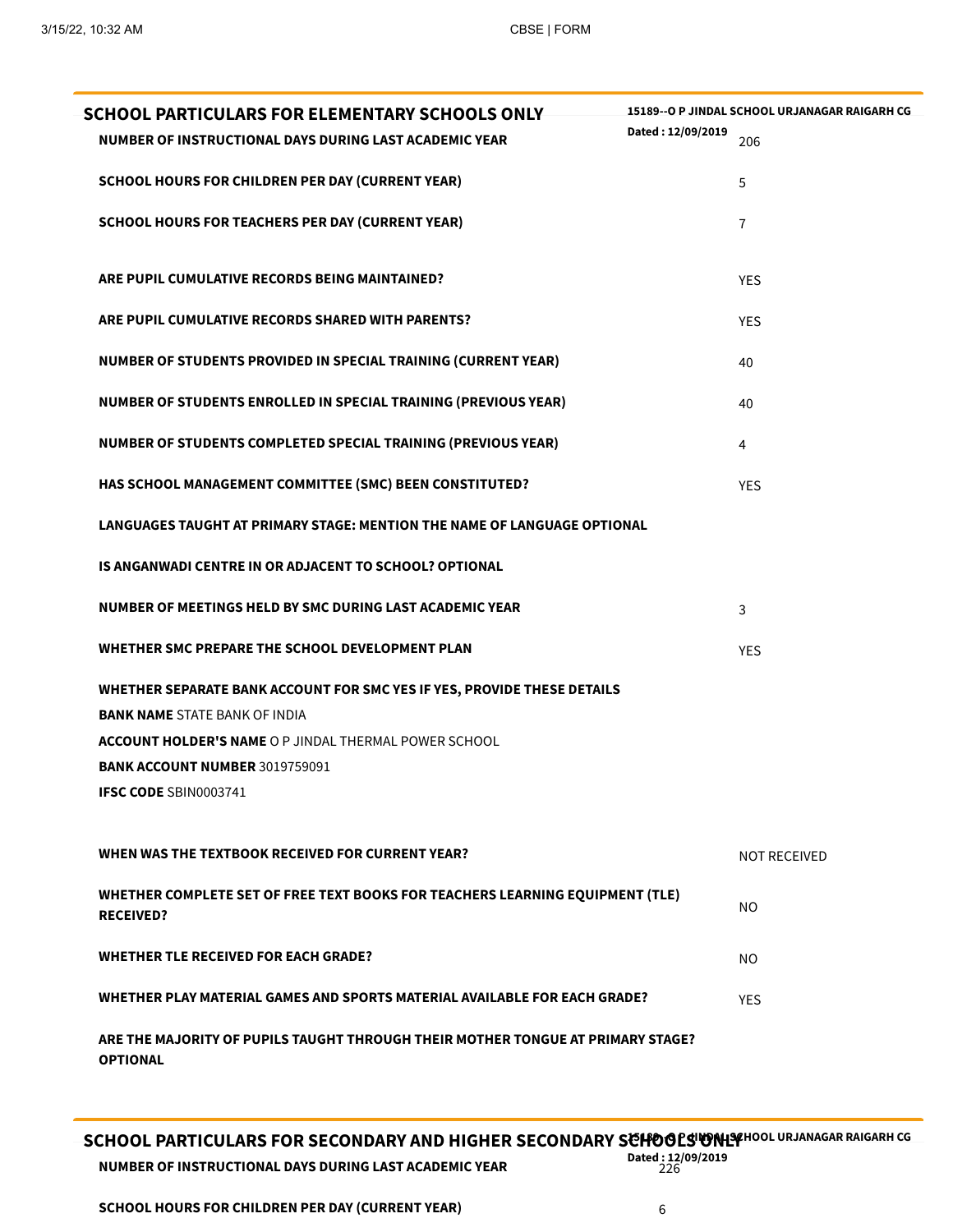| <b>PHYSICAL FACILITIES AND EQUIPMENTS</b>                                                        | 15189--O P JINDAL SCHOOL URJANAGAR RAIGARH CG        |
|--------------------------------------------------------------------------------------------------|------------------------------------------------------|
| IF NO, UPLOAD DETAILS OF SMDC                                                                    | VIEW (PdfHandler.aspx?<br>FileName=smdc/3330096.pdf) |
| ARE SCHOOL MANAGEMENT COMMITTEE (SMC) AND SCHOOL MANAGEMENT<br>DEVELOPMENT COMMITTE (SMDC) SAME? | <b>YES</b>                                           |
| <b>SCHOOL HOURS FOR TEACHERS PER DAY (CURRENT YEAR)</b>                                          |                                                      |

|                                           |                                                                       |                | Dated: 12/09/2019 |  |
|-------------------------------------------|-----------------------------------------------------------------------|----------------|-------------------|--|
|                                           | <b>NUMBER OF CLASSROOMS BY CONDITION</b>                              |                |                   |  |
| <b>PUCCA</b>                              | <b>PARTIALLY PUCCA</b>                                                | <b>KUCHCHA</b> | <b>TENT</b>       |  |
| <b>YES</b>                                | NA                                                                    | ΝA             | <b>NA</b>         |  |
| NA                                        | ΝA                                                                    | NA.            | <b>NA</b>         |  |
| <b>NA</b>                                 | <b>NA</b>                                                             | <b>NA</b>      | <b>NA</b>         |  |
|                                           | IS LAND AVAILABLE FOR EXPANSION OF SCHOOL ACTIVITIES?                 |                | <b>YES</b>        |  |
|                                           | IS SEPARATE ROOM AVAILABLE FOR PRINCIPAL/HEAD TEACHER?                |                | <b>YES</b>        |  |
|                                           | IS SEPARATE ROOM AVAILABLE FOR VICE PRINCIPAL/ASSISTANT HEAD TEACHER? |                | <b>YES</b>        |  |
|                                           | IS SEPARATE ROOM AVAILABLE FOR CRAFTS/CO CURRICULAR ACTIVITIES?       |                | <b>YES</b>        |  |
| IS STAFF QUARTERS AVAILABLE?              |                                                                       |                | <b>YES</b>        |  |
|                                           | IS HAND WASHING FACILITY AVAILABLE NEAR TOILET/URINALS ?              |                | <b>YES</b>        |  |
|                                           | IS ELECTRICITY CONNECTION AVAILABLE?                                  |                | <b>YES</b>        |  |
|                                           | IS AUDIO/VISUAL/PUBLIC ADDRESS SYSTEM AVAILABLE?                      | <b>YES</b>     |                   |  |
| <b>IS LCD PROJECTOR AVAILABLE?</b>        |                                                                       | <b>YES</b>     |                   |  |
| <b>NUMBER OF AVAILABLE PRINTERS</b>       |                                                                       | 10             |                   |  |
| <b>SPEED OF AVAILABLE PRINTERS</b>        |                                                                       | <20 PPMK       |                   |  |
| <b>NUMBER OF PHOTOCOPIERS AVAILABLE</b>   |                                                                       | $\overline{4}$ |                   |  |
| <b>IS LEASE LINE AVAILABLE?</b>           |                                                                       | <b>YES</b>     |                   |  |
| <b>SPEED OF LEASE LINE (IF AVAILABLE)</b> |                                                                       | 0              |                   |  |
| <b>IS SCANNER AVAILABLE?</b>              |                                                                       | <b>YES</b>     |                   |  |
|                                           | IS RAIN WATER HARVESTING IMPLEMENTED?                                 | <b>YES</b>     |                   |  |
|                                           |                                                                       |                |                   |  |

| <b>ENROLLMENT INFORMATION</b><br><b>CATEGORY WISE STUDENTS</b> |                | Dated: 12/09/2019 |           | 15189--O P JINDAL SCHOOL URJANAGAR RAIGARH CG |  |
|----------------------------------------------------------------|----------------|-------------------|-----------|-----------------------------------------------|--|
| <b>CLASS</b>                                                   | <b>GENERAL</b> | <b>SC</b>         | <b>ST</b> | <b>OBC</b>                                    |  |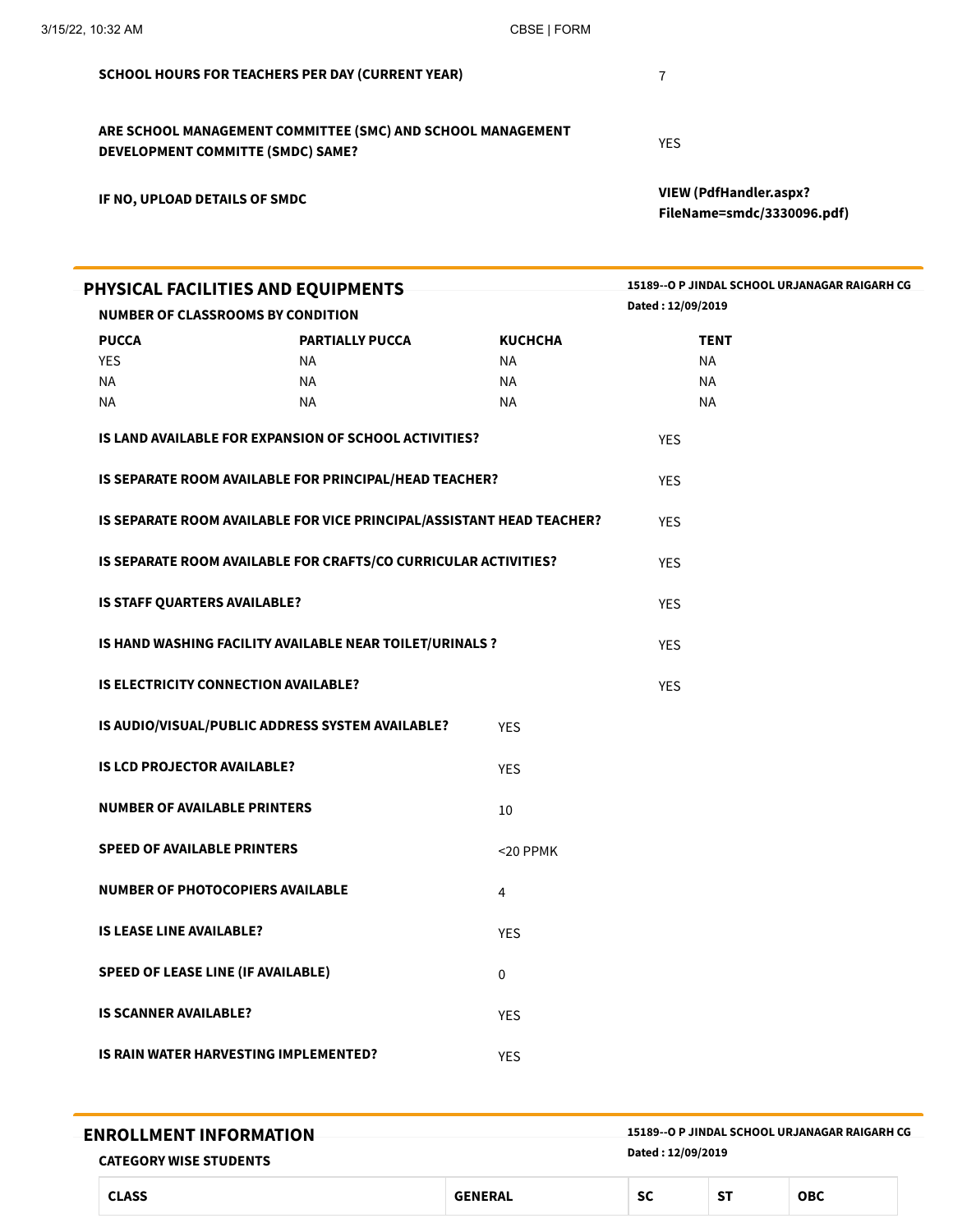| <b>PRIMARY</b>          | 235 | 13     | 30 | 216 |
|-------------------------|-----|--------|----|-----|
| <b>MIDDLE</b>           | 120 |        | 13 | 102 |
| <b>SECONDARY</b>        | 79  | ົ<br>∠ | 6  | 62  |
| <b>SENIOR SECONDARY</b> | 54  | J.     | 3  | 40  |

# MINORITY GROUP WISE STUDENTS

| <b>CLASS</b>            | <b>MUSLIM</b> | <b>CHRISTIAN</b> | <b>SIKH</b> | <b>JAIN</b> | <b>OTHERS</b> |
|-------------------------|---------------|------------------|-------------|-------------|---------------|
| <b>PRIMARY</b>          | 4             | 0                | 2           | 0           | 0             |
| <b>MIDDLE</b>           | $\mathbf 0$   | 0                | 0           | 0           | 0             |
| <b>SECONDARY</b>        | 0             | 0                | 0           | 0           | 0             |
| <b>SENIOR SECONDARY</b> | 2             | 8                | າ           | 0           | 0             |

### CHILDREN WITH SPECIAL NEEDS

| <b>CLASS</b>     | <b>VISUAL</b><br><b>IMPAIRMENT</b> | <b>SPEECH</b><br><b>IMPAIRMENT</b> | <b>LOCOMOTIVE</b><br><b>IMPAIRMENT</b> | <b>HEARING</b><br><b>IMPAIRMENT</b> | <b>CEREBRAL</b><br><b>PALSY</b> | <b>LEARNING</b><br><b>DISABILITY</b> | <b>AUTISM</b> | <b>MULTIPLE</b><br><b>DISABILITIES</b> |
|------------------|------------------------------------|------------------------------------|----------------------------------------|-------------------------------------|---------------------------------|--------------------------------------|---------------|----------------------------------------|
| $\mathbf{1}$     |                                    |                                    |                                        |                                     |                                 |                                      |               |                                        |
| $\overline{2}$   |                                    |                                    |                                        |                                     |                                 |                                      |               |                                        |
| $\mathbf{3}$     |                                    |                                    |                                        |                                     |                                 |                                      |               |                                        |
| $\overline{4}$   |                                    |                                    |                                        |                                     |                                 |                                      |               |                                        |
| $\sqrt{5}$       |                                    |                                    |                                        | $\,1\,$                             |                                 |                                      |               |                                        |
| 6                |                                    |                                    |                                        | $\,1\,$                             |                                 |                                      |               |                                        |
| $\bf 7$          |                                    |                                    |                                        |                                     |                                 |                                      |               |                                        |
| 8                |                                    |                                    |                                        |                                     |                                 |                                      |               |                                        |
| $\boldsymbol{9}$ |                                    |                                    |                                        |                                     |                                 |                                      |               |                                        |
| 10               |                                    |                                    |                                        |                                     |                                 |                                      |               |                                        |
| $11\,$           |                                    |                                    |                                        |                                     |                                 |                                      |               |                                        |
| 12               |                                    |                                    |                                        |                                     |                                 |                                      |               |                                        |

| -MID DAY MEAL INFORMATION (Only for Government and Aided Schools) | 15189--O P JINDAL SCHOOL URJANAGAR RAIGARH CG                               |
|-------------------------------------------------------------------|-----------------------------------------------------------------------------|
| <b>STATUS OF KITCHEN SHED</b> (If meal prepared in school)        | Dated : 12/09/2019<br><b>SOURCE OF MDM</b> (If meal not prepared in school) |